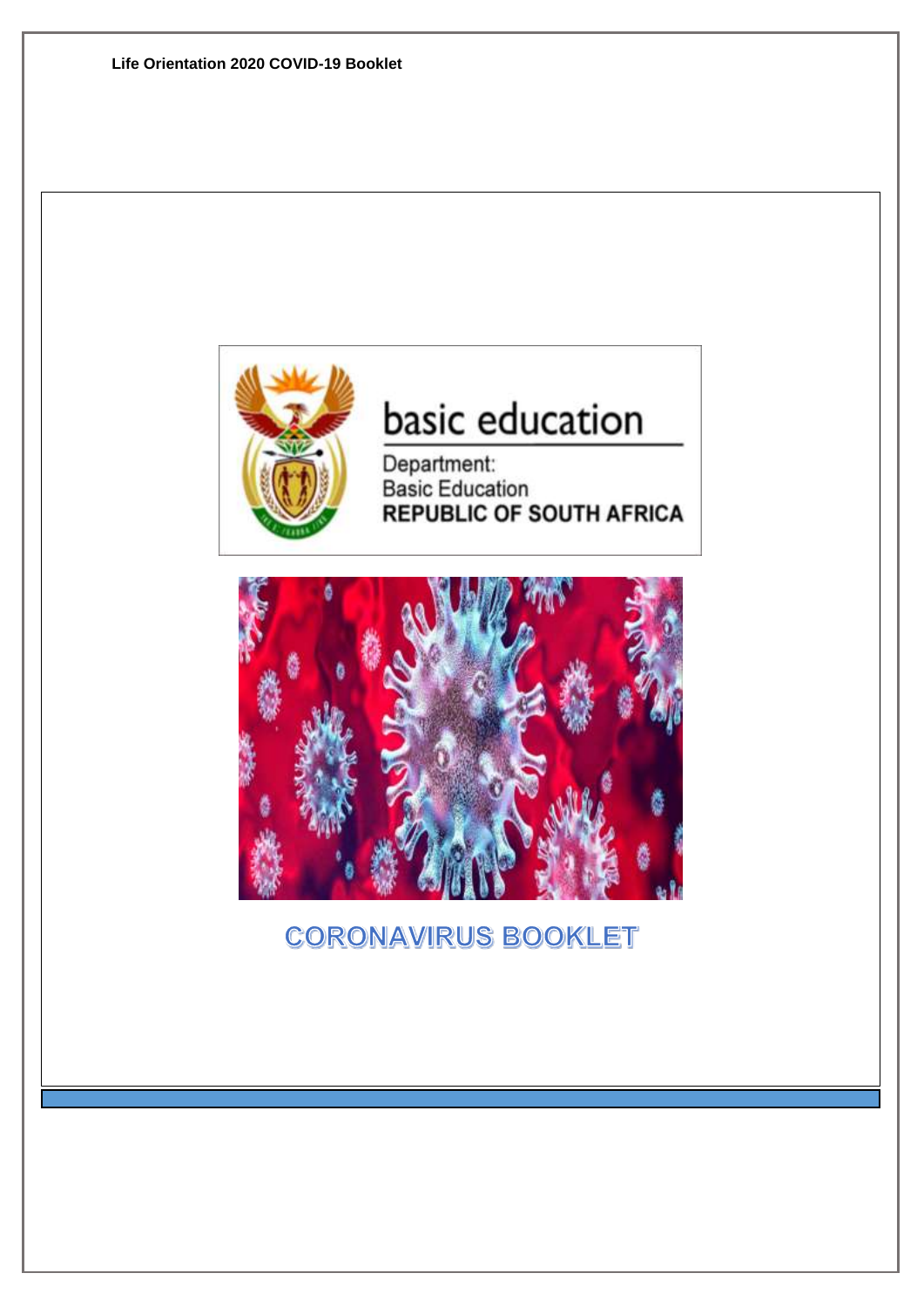## **TABLE OF CONTENT**

|     |                                                                              | Page<br>Number                                 |
|-----|------------------------------------------------------------------------------|------------------------------------------------|
| 1.  | Coronavirus guidelines embedded in pdf.                                      | 2                                              |
| 2.  | What is a virus?                                                             |                                                |
| 3.  | What is the COVID-19 (coronavirus)?                                          |                                                |
| 4.  | Where did the coronavirus come from?                                         |                                                |
| 5.  | What are the symptoms?                                                       |                                                |
| 6.  | How does COVID-19 spread?                                                    |                                                |
| 7.  | How does the virus get into cells of the body?                               | $\begin{array}{c}\n33 \\ 33 \\ 3\n\end{array}$ |
| 8.  | How does it make people sick?                                                | $\overline{\mathcal{A}}$                       |
| 9.  | How will I know if I get it?                                                 | $\overline{\mathbf{4}}$                        |
| 10. | Who is most at risk?                                                         | $\overline{\mathbf{4}}$                        |
| 11. | Treatment                                                                    | $\overline{4}$                                 |
| 12. | Preventative measures.                                                       | 4                                              |
| 13. | How can the spread be slowed down?                                           | 5                                              |
| 14. | What is being done to keep us safe?                                          | 6                                              |
| 15. | Will my school close?                                                        | 6                                              |
| 16. | Tracing the spread of the virus.                                             | $\overline{7}$                                 |
| 17. | Socio-economic effects on communities                                        | 8                                              |
| 18. | Counselling and psycho-emotional support to sufferers, victims<br>and family | 9                                              |
| 19. | Ways to protect the next generation's mental health.                         | 10                                             |
| 20. | Government actions                                                           | 12                                             |
| 21. | Include mental health in COVID-19 screening                                  | 12                                             |
| 22. | Free help is available                                                       | 13                                             |
| 23. | Checklist for parents/caregivers and community members.                      | 13                                             |
| 24. | Checklist for students and children                                          | 14                                             |
| 25. | Will I be able to see my friends?                                            | 15                                             |
| 26. | When could the coronavirus outbreak end?                                     | 15                                             |
| 27. | The COVID-19 pandemic needs to be understood as a                            | 16                                             |
|     | psychological problem as much as it is a medical one                         |                                                |
| 28. | Don't discriminate                                                           | 17                                             |
| 29. | Coronavirus Be aware, be informed, be prepared                               | 20                                             |
| 30. | <b>Activity 1</b>                                                            | 21                                             |
| 31. | <b>Activity 2</b>                                                            | 22                                             |
| 32. | <b>Activity 3</b>                                                            | 23                                             |
| 33. | <b>Activity 4</b>                                                            | 24                                             |
| 34. | <b>Activity 5</b>                                                            | 25                                             |
| 35. | Memos                                                                        | 26                                             |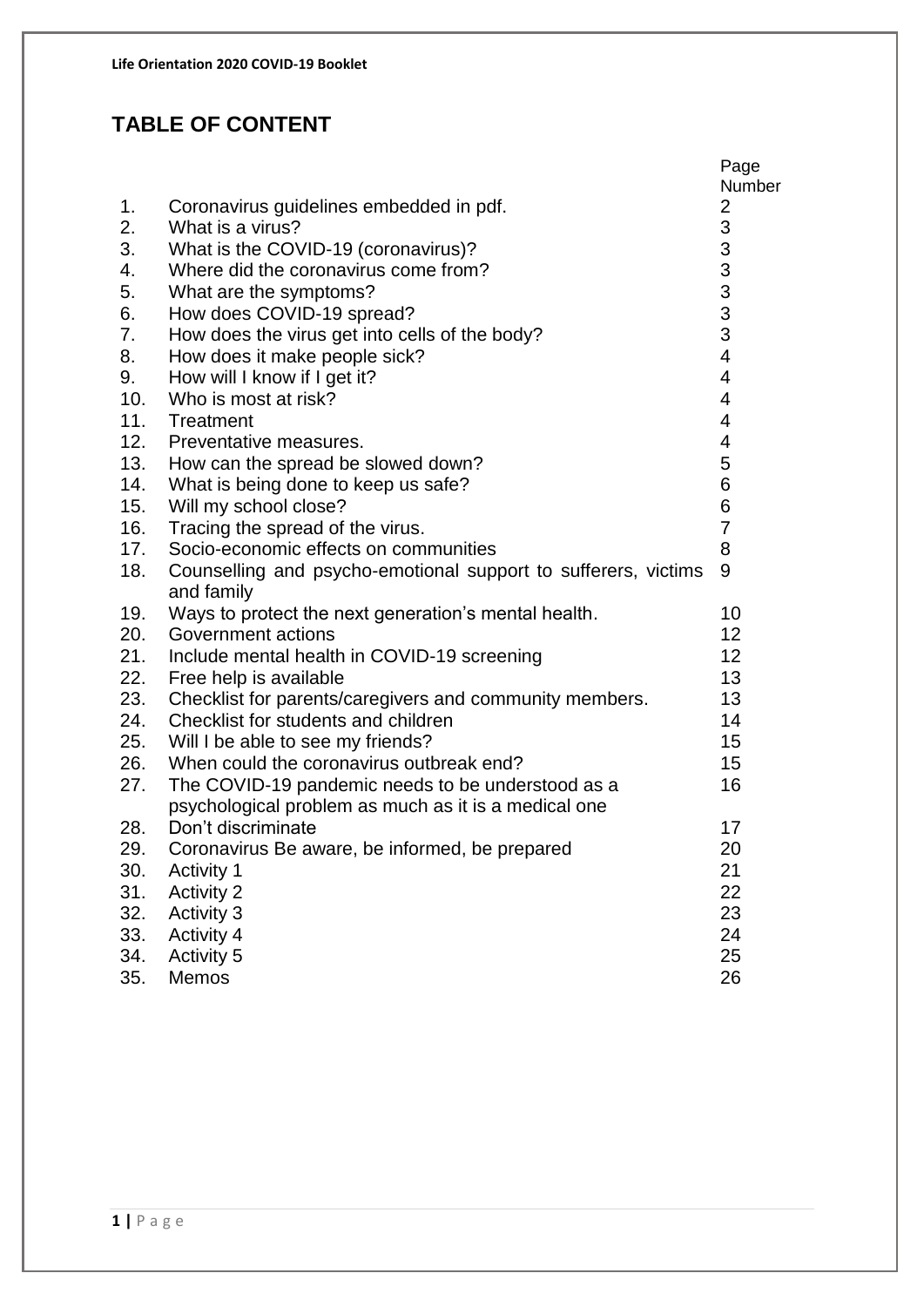#### **Life Orientation 2020 COVID-19 Booklet**





#### THE ATTACHMENT ABOVE IS A CORONAVIRUS ORIENTATION THE GUIDELINES FOR SCHOOLS, TEACHERS, SUPPORT STAFF AND LEARNERS ON THE **COVID -19 OUTBREAK IN SA**

A new coronavirus called SARS-CoV-2 is spreading across the globe. Young people like you are likely wondering, "Will school be closed?" and, "Should I be worried about getting sick?" To help guide you through a confusing situation, here are answers from science to all the questions you may have.

#### **What is a virus?**

A [virus](https://www.livescience.com/53272-what-is-a-virus.html) is a teensy, tiny germ, way smaller than anything you can see. Viruses can make us sick, but they can't do anything on their own — they need to live inside another creature (their host) to survive. To do that, they have to get into our cells.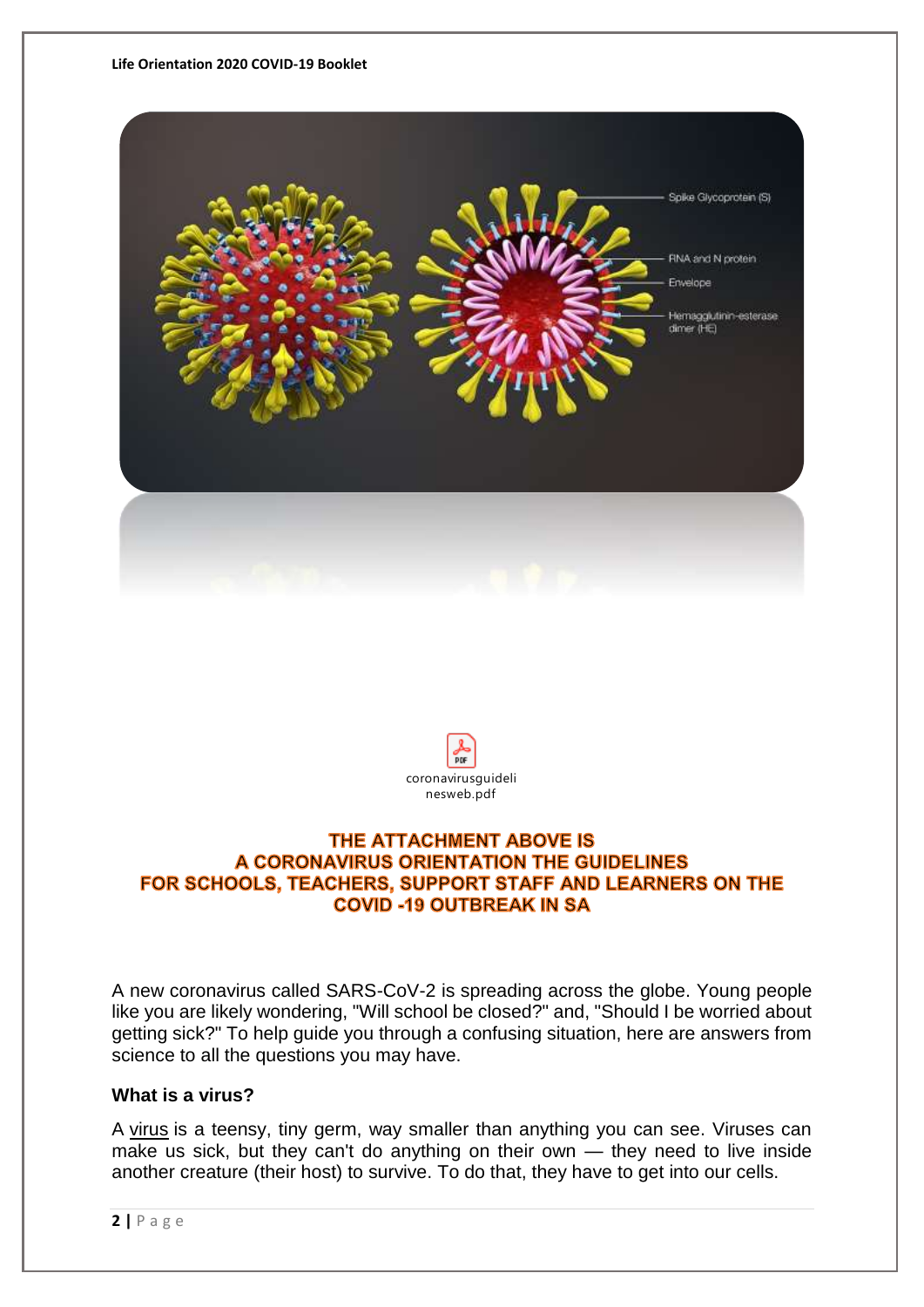What is the COVID-19 (coronavirus)?

You may have noticed lots of articles talking about a "coronavirus." There is a new kind of this virus spreading around the world. It's called a [coronavirus](https://www.livescience.com/what-are-coronaviruses.html) because "corona" means "crown" in Latin. And the virus looks like it's wearing a spiky crown. Mostly, it makes people cough, feel tired and have a fever. But older people and people who have other conditions can get very sick from it. The disease the virus causes is called COVID-19. COVID-19 is a disease caused by a new strain of coronavirus. 'CO' stands for corona, 'VI' for virus, and 'D' for disease. Formerly, this disease was referred to as '2019 novel coronavirus' or '2019-nCoV.'

The COVID-19 virus is a new virus linked to the same family of viruses as Severe Acute Respiratory Syndrome (SARS) and some types of common cold.

Where did the coronavirus come from?

The virus was first found in a city in China, called Wuhan, last December. But we think the virus actually comes from bats. From there, it hopped into another type of animal, who gave it to humans. No one knows for sure what this mystery animal was, but some people think it might have been a pangolin, a scaly animal that eats ants.

#### **What is the symptoms?**

Most people who get COVID-19 just have symptoms like mild to severe respiratory illness with cough, sore throat, shortness of breath, fever or runny nose. Doctors are not sure why, but some people get really sick. Some peoples' immune systems may not fight hard enough. Other peoples' immune systems may fight too hard, hurting their own cells. Both of these things can make people sicker.

There is no need to panic – 82% of COVID-19 cases are mild. Only about 6% of patients need intensive care. The vast majority of people can stay at home and get better without hospital treatment.

#### **How does COVID-19 spread?**

The virus is transmitted through direct contact with respiratory droplets of an infected person (generated through coughing and sneezing). Individuals can also be infected from and touching surfaces contaminated with the virus and touching their face (e.g., eyes, nose, and mouth). The COVID-19 virus may survive on surfaces for several hours, but simple disinfectants can kill it.

#### **How does the virus get into cells in the body?**

The virus enters cells using a special "door" on the outside of human cells. The new coronavirus also needs a "key" to get into cells. In this case, the coronavirus has a special "spike" on its surface that it uses as a key to open the door. Once inside cells, the virus makes lots of copies of itself. Those copies break out of cells, then infect other cells. At a certain point, there are so many virus particles being produced that our normal cells can't work properly … and we get sick.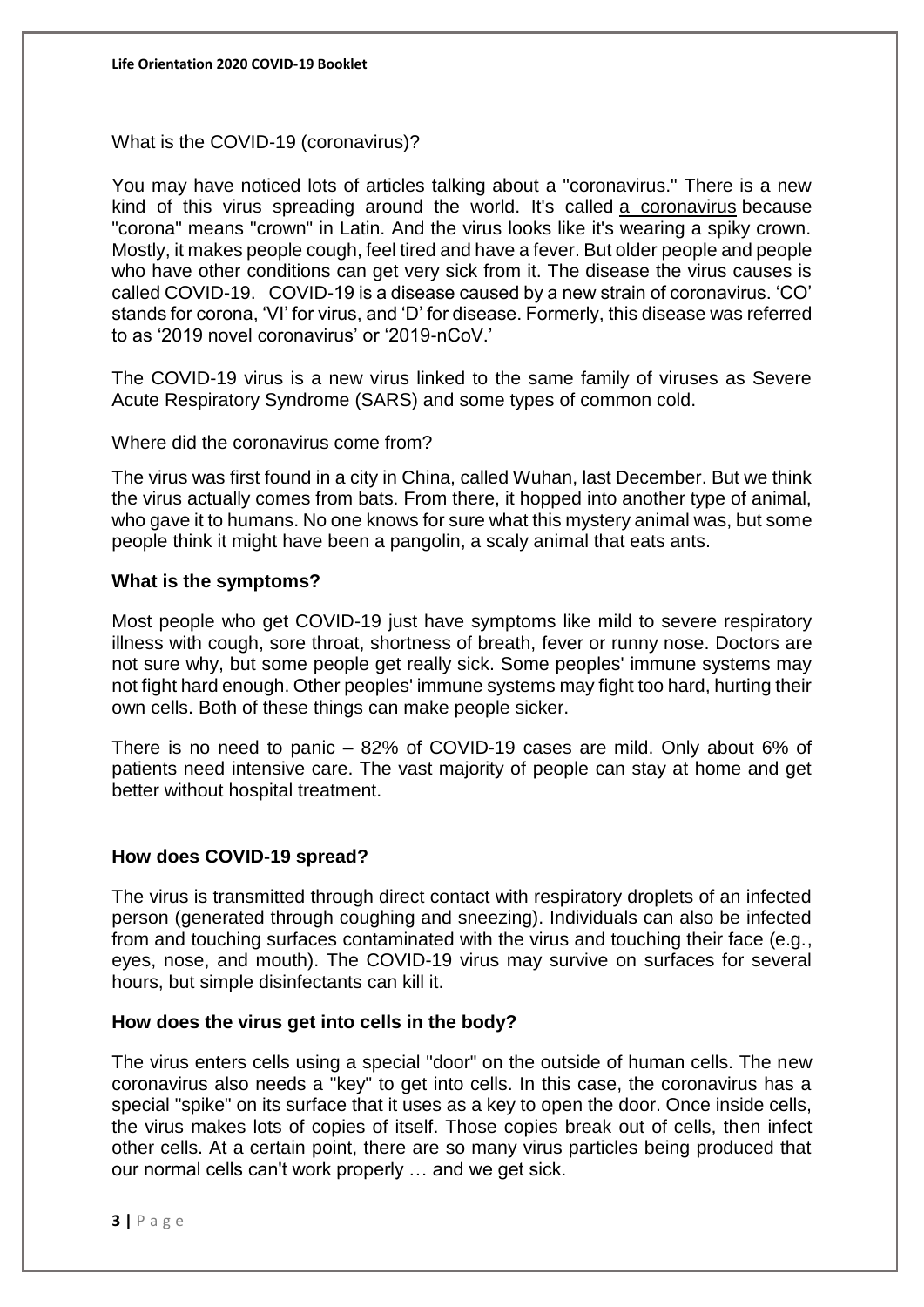#### **How does it make people sick feel?**

Viruses make people sick by killing human cells or making them not work properly. Like we said, the new coronavirus uses a special door to get into cells. Those special doorways are on cells in the nose and lungs. If the virus grows too much in the lungs, it can make it hard to breathe. That is called pneumonia.

Luckily, your body has an army to fight germs like the coronavirus. It's called the immune system. When a virus enters your body, the immune system attacks the virus. You know how you can get a fever, headache or runny nose when you're sick? That's caused by the immune system, and it's good! These yucky symptoms are signs that your body is fighting the virus.

#### **How will I know if I get it?**

There's a special test to see if you have COVID-19. If you feel sick, tell your parents. They will call your doctor to see if you need the test. It's just like a flu test; they stick a Q-tip up your nose and test your snot for the virus. The results come back a day later.

There is no currently available vaccine for COVID-19. However, many of the symptoms can be treated and getting early care from a healthcare provider can make the disease less dangerous. There are several clinical trials that are being conducted to evaluate potential therapeutics for COVID-19.

#### **Who is most at risk?**

We are learning more about how COVID-19 affects people every day. Older people, and people with chronic medical conditions, such as diabetes and heart disease, appear to be more at risk of developing severe symptoms. As this is a new virus, we are still learning about how it affects children. We know it is possible for people of any age to be infected with the virus, but so far there are relatively few cases of COVID-19 reported among children. This is a new virus and we need to learn more about how it affects children. The virus can be fatal in rare cases, so far mainly among older people with pre-existing medical conditions

#### **Treatment**

Treatment is supportive (providing oxygen for patients with shortness of breath or treating a fever, for example). To date, there is no specific antiviral treatment available. Antibiotics do not treat viral infections. However, antibiotics may be required if a bacterial secondary infection develops.

#### **Preventative measures**

You can help stop the virus by washing your hands. This means washing up with soap and rubbing your hands together to clean all your fingers, under the fingernails and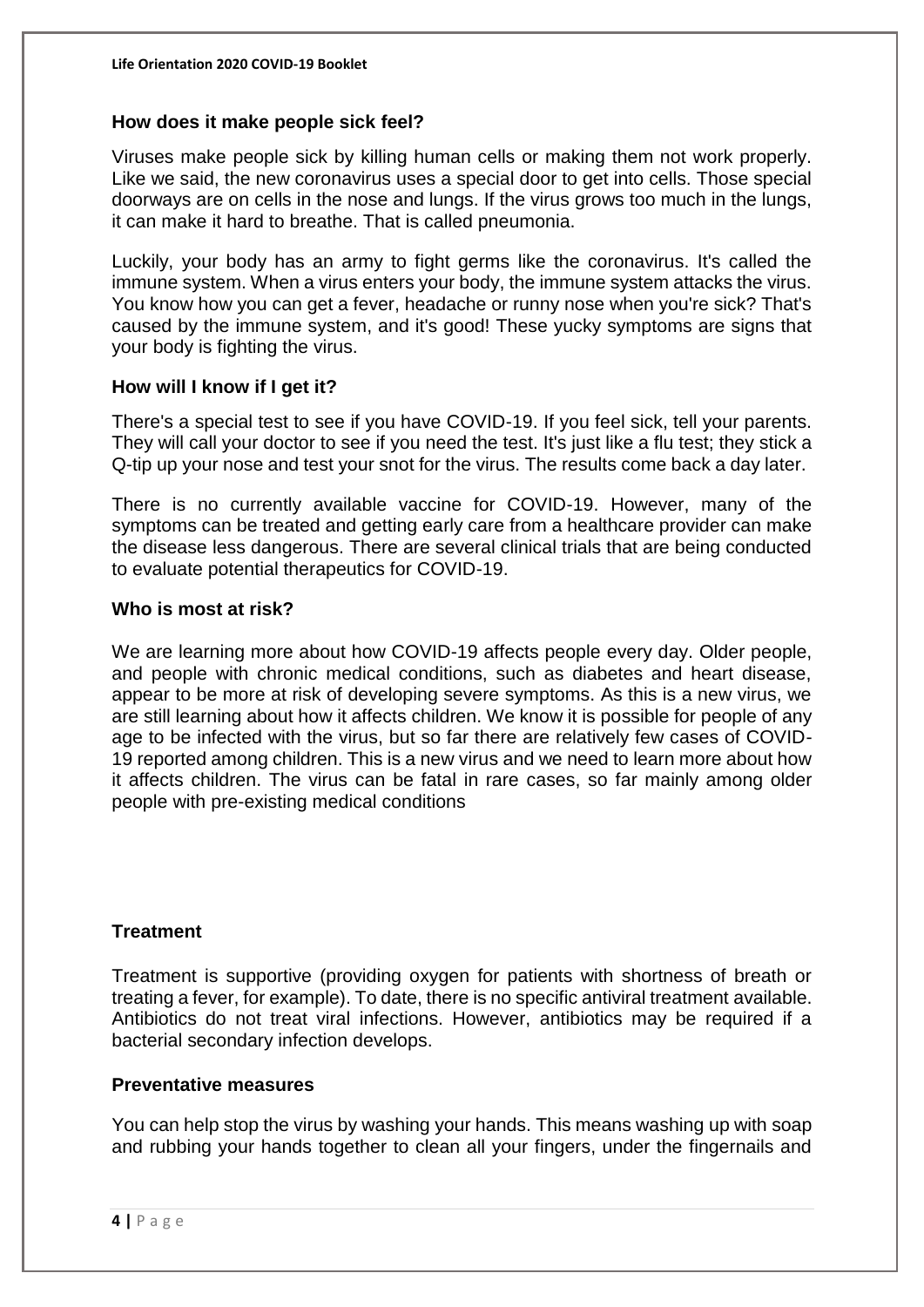between the fingers. You can sing the ABCs or come up with another tune that lasts about 20 seconds.

Washing hands properly

Step 1: Wet hands with safe running water

Step 2: Apply enough soap to cover wet hands

Step 3: Scrub all surfaces of the hands – including backs of hands, between fingers and under nails – for at least 20 seconds

Step 4: Rinse thoroughly with running water

Step 5: Dry hands with a clean, dry cloth, single-use towel or hand drier as available

Wash your hands often, especially before and after eating; after blowing your nose, coughing, or sneezing; going to the bathroom/ toilets/latrines and whenever your hands are visibly dirty. If soap and water are not readily available, use an alcoholbased hand sanitizer with at least 60% alcohol. Always wash hands with soap and water, if hands are visibly dirty.

Also, try to keep your hands off your face, so no rubbing your eyes or nose or putting your hands in your mouth. That way, if there is any of the virus on your hands, you won't give it a way to enter the body where it can make you sick. And remember to cough or sneeze into your elbow (like a vampire!), and stay home when you're sick.

As with other respiratory infections like the flu or the common cold, public health measures are critical to slow the spread of illnesses. Public health measures are everyday preventive actions that include:

 $\sqrt{\ }$  staving home when sick;

 $\sqrt{\overline{\phantom{a}}}$  covering mouth and nose with flexed elbow or tissue when coughing or sneezing. Dispose of used tissue immediately;

✓ washing hands often with soap and water; and

 $\sqrt{\ }$  cleaning frequently touched surfaces and objects.

As we learn more about COVID-19 public health officials may recommend additional actions.

#### **How can the spread be slowed down?**

There's no need for you to worry, because adults are working very hard to keep kids and other adults safe. Even if you do get this virus, kids usually don't get very sick from it. It's more like a mild cold.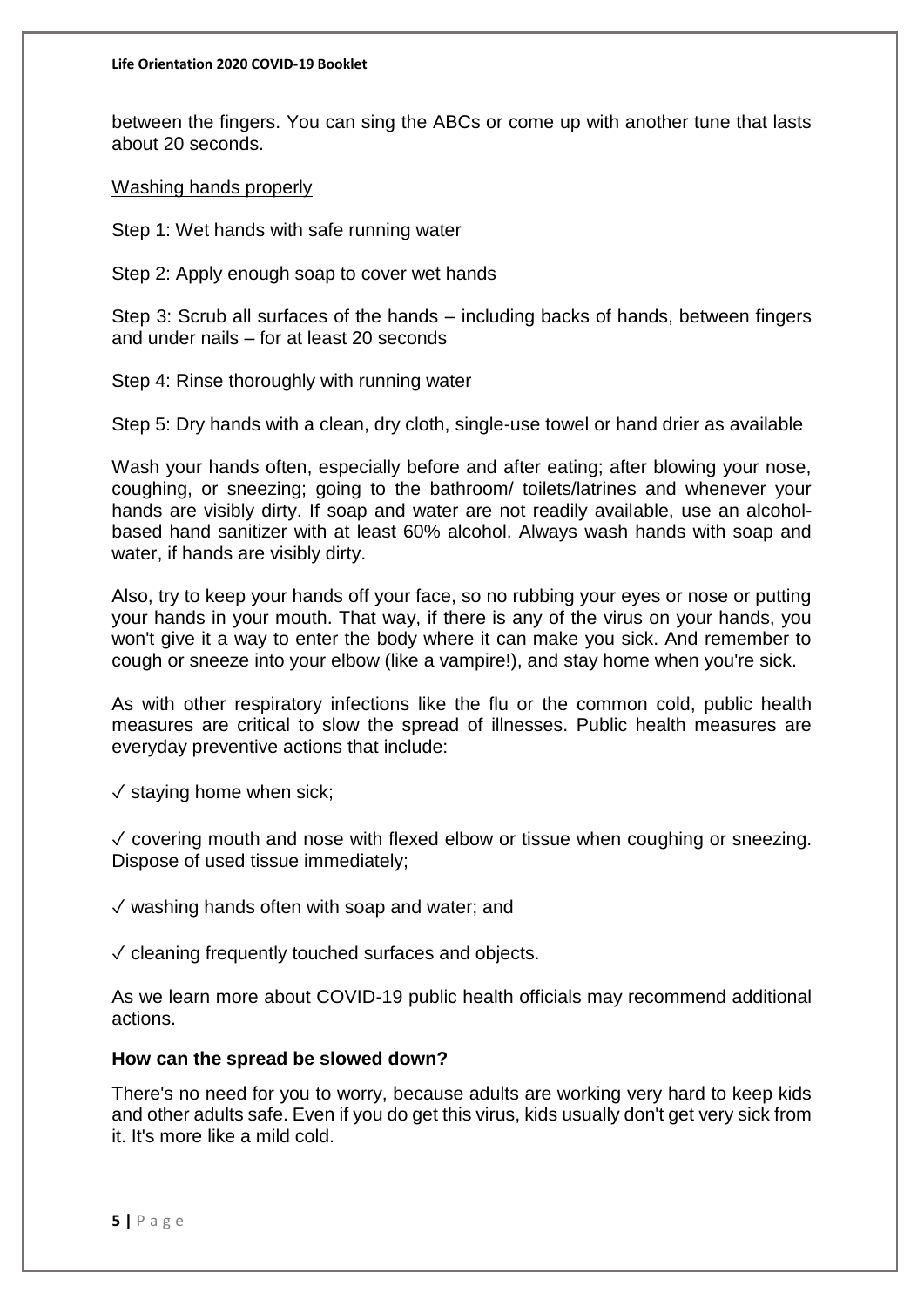#### **Life Orientation 2020 COVID-19 Booklet**

But you still have a special role to play in protecting others! Older people, like grandparents, need your help to stay healthy. That means washing your hands and staying home if you're sick. It may also mean skipping your activities or not going to school if your principal and other grown-ups in charge decide that's best. That can slow down the spread of the virus and protect older and sicker people.

. How communities should behave Adherence to regulations Responsibility of communities in dealing with covid-19 Spread of fake news on social media based on covid-19 Management of social media and the veracity of news shared

#### **What we are doing in South Africa?**

On 23 March 2020, President Cyril Ramaphosa announced a new measure to combat the spread of the Covid-19 coronavirus in South Africa – a three-week nationwide lockdown with severe restrictions on travel and movement, supported by the South African National Defence Force – from midnight on Thursday, 26 March, to midnight on Thursday, 16 April. The President said more needed to be done to avoid "an enormous catastrophe" among the population.

In essence, this meant people would only be allowed to leave their homes to buy food, seek medical help or under other extreme circumstances.

The lockdown follows government regulations that limited public gatherings, travel from high-risk countries and the sale of alcohol.

In addition, borders were closed to reduce the rate of infection from those travelling into South Africa from other countries. A quarantine was also enforced on inbound travellers and returning citizens.

#### **What is being done to keep us safe?**

Doctors and government officials are working hard to make sure families stay safe. That's why they may ask people to cancel activities, like sports events. They may close schools to stop the virus from spreading. They may tell you to keep your distance from other people when you're out. All these tricks make it hard for the virus to jump from one person to the next. If the virus can't spread, fewer people get sick.

Doctors are also working hard to care for sick people. Scientists are trying to make a coronavirus vaccine — kind of like the shots you get at the doctor's office. Others are trying to make medicines to help sick people get better.

#### **Will my school close?**

Schools will be closed. It's not easy to close schools, but the decision had to be made as a precautionary measure. There are many things to think about before doing that. For example, some children eat school meals and may not have enough food at home if schools close. And parents who work in hospitals may not be able to care for sick people if they need to stay home with their children. Parents, teachers and principals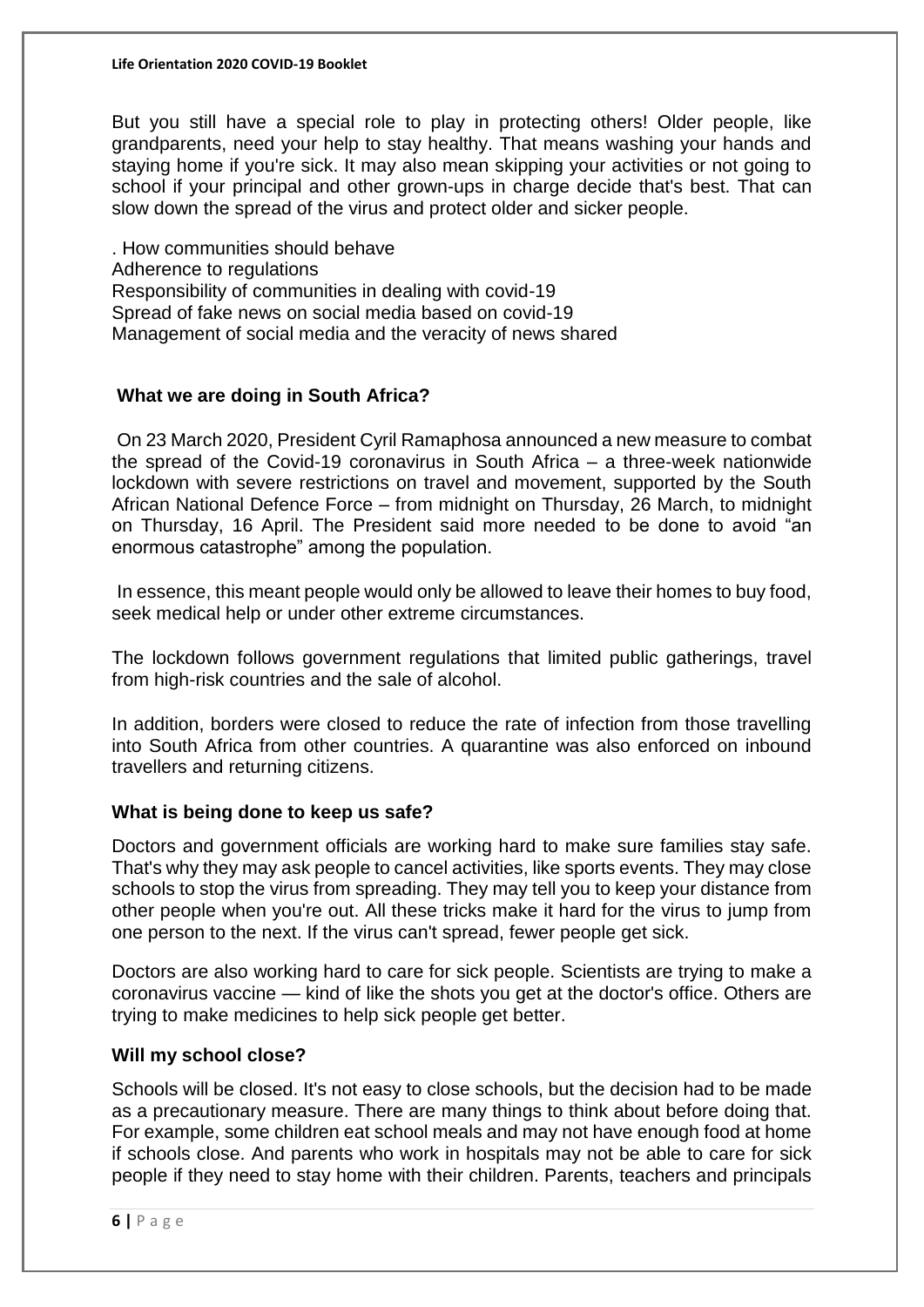probably won't decide to close a school on their own. City leaders will help make the decision.

If your school does close, they may teach your classes online. Or they may send home workbooks so you can still learn.

#### **Tracing the spread of the virus**

Telkom has a new partnership with Samsung and government to develop a novel track and trace solution to identify people who may have contracted Covid-19.

The track and trace system is being developed alongside the National Institute for Communicable Diseases (NICD) and the Council for Scientific and Industrial Research (CSIR) and takes account of South Africa's unique circumstances which include highincome inequality, poverty and overcrowding, the group said.

"The track and trace system collates multiple data sources such as GIS (geographic information system mapping) to track an infected person's exposure and who they may have unknowingly exposed to the virus to," it said.

"This reduces the current reliance on the patient's own recollections of who they may have exposed unknowingly and enables the CSIR to contact people who were in the same proximity as the patient."

In certain communities, the Department of Health will be using trackers to trace primary contacts and ensure testing for secondary contacts. Telkom has partnered with Samsung to distribute 1,500 handsets to trackers across the country.

The system will integrate the information collected by the trackers, Telkom said.

"At Telkom we are deeply concerned about what the spread of this pandemic may mean for ordinary South Africans and for the already overstretched health sector.

"We are privileged to be able to contribute to this solution which we believe will help to significantly contain the spread of new infections," said Telkom group chief executive Sipho Maseko.

The Department of Health has launched new mobile sampling and testing units which will form part of a massive coronavirus testing drive across South Africa.

"In light of the increasing incidence of Covid-19 local transmissions, it has become necessary to scale up the capacity of testing citizens across the country," said Minister of health Zweli Mkhize.

"To this end, the National Health Laboratory Service has procured 60 mobile sampling and testing units to be deployed nationwide to all districts and metropolitan municipalities."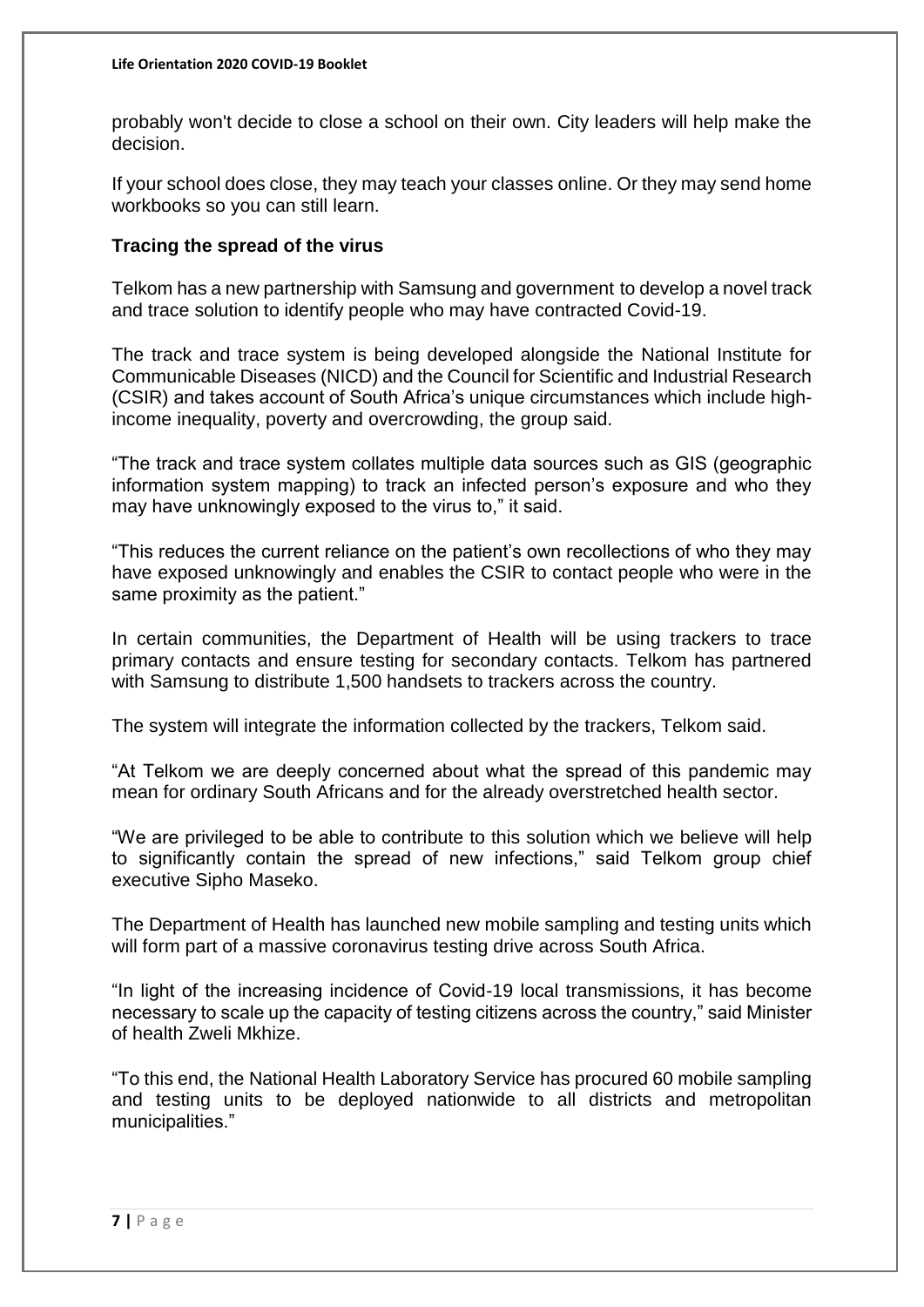Addressing the nation on Monday evening (30 March), President Cyril Ramaphosa said that government will in the coming days roll out a large-scale screening, testing, tracing and a medical management programme.

"We are now entering a new phase in the fight against the Covid-19 pandemic. Around 10,000 field workers will be visiting homes in villages, towns and cities to screen residents for Covid-19 symptoms," Ramaphosa said.

"People with symptoms will be referred to local clinics or mobile clinics for testing. People who are infected with Coronavirus, but who have no or moderate symptoms will remain in isolation at home or at a facility provided by government and those with severe symptoms will be transferred to hospitals," the President said.

"Using mobile technology, an extensive tracing system will be rapidly deployed to trace those who have been in contact with confirmed Coronavirus cases and to monitor the geographical location of new cases in real-time," the president said.

#### **Socio-economic effects on communities**

South Africa saw a decline of 14% in job postings in the travel industry over the first two weeks of March. Informal modes of transport will become constrained when countries go into lock-down, putting many jobs at risk. Small-scale traders will not be able to sell

Despite its standing as an upper-middle income country, nearly half of all households across the country struggle to meet their basic food needs and are particularly vulnerable to disruptions in market dynamics**.** 

**Informal labourers, and small farmers, especially women, that do not have access to social grants, are particularly vulnerable.**

The latest quarterly Labour force survey indicates that nearly 20 per cent of the country's workers, approximately 3 million people, work in the informal sector and would require assistance to compensate for income losses from movement restrictions that prevent them from earning their livelihoods, with lasting effects on community resilience and social cohesion.

Small scale farmers have a high dependence on their produce for both consumption and income generation that subsidizes their additional expenses. Any disruption to their activity places them in a situation where they will constitute one of the key vulnerable sectors. While the Department of Agriculture Land Reform and Rural Development launched a 1.2 billion Rand grant facility for small scale farmers to face supply side constraints due to lockdown, more needs to be done to complement the government's initiative by reaching out to vulnerable farmers and households that will be unable to apply for the grants.

**Over 13.8 million people live below the food poverty line**, making less than 561 South African Rand (about US\$29.3) per person/month (in April 2019 prices),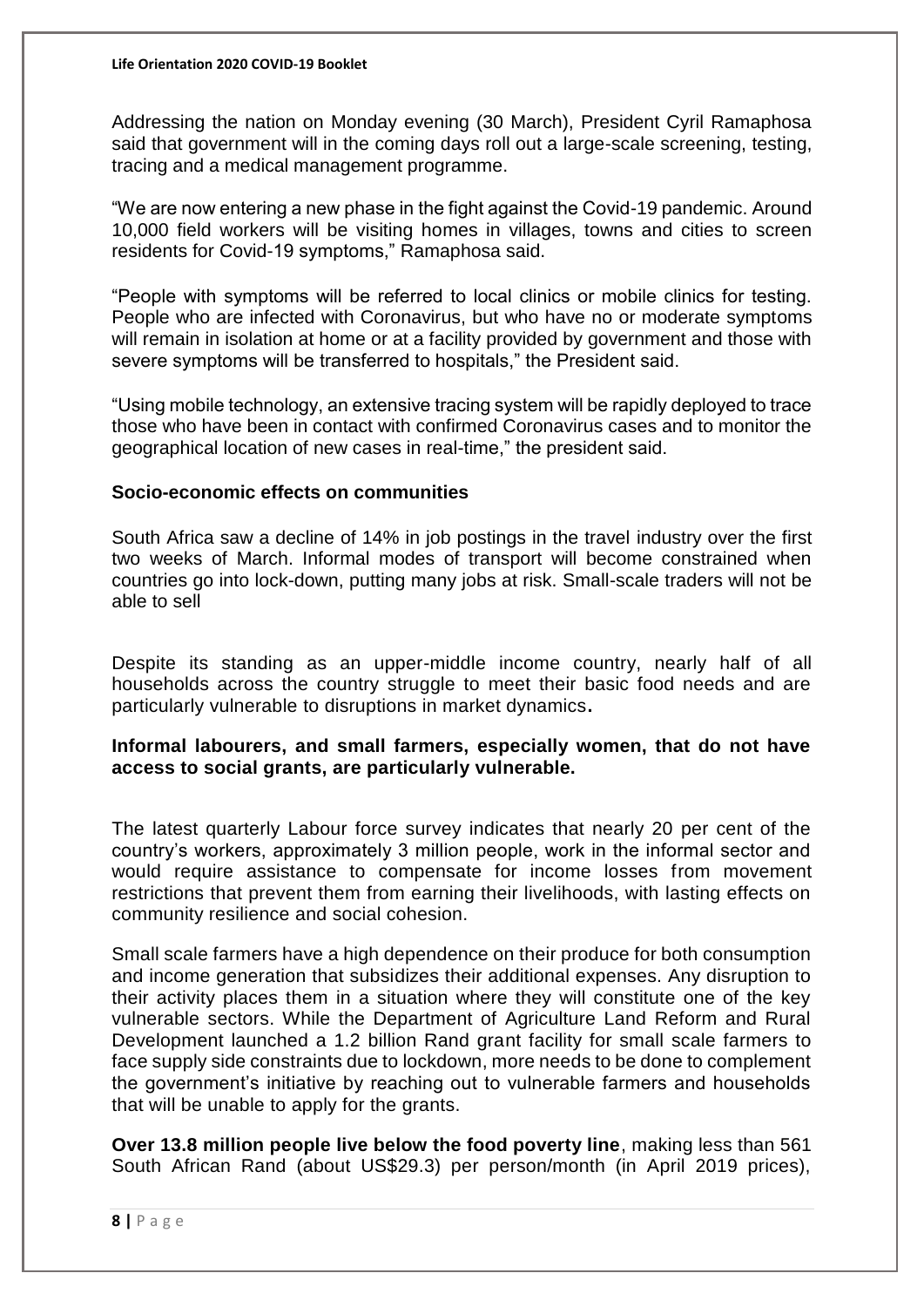meaning that they are unable to afford the daily minimum required daily energy intake, according to 2015 statistics.

The consequence of this are risks of malnutrition particularly for children which have negative long-term effects on their health and educational outcomes. The pandemic is expected to impact negatively on this already persistent food insecurity. This is particularly alarming given that currently the prevalence of stunting and malnutrition among children under age 5 is 27 per cent (1, 5 million) and 2.5 per cent (360,500) respectively, according to UNICEF. The impacts of the COVID-19 pandemic on the nutritional status of children and women are expected to include: significant undermining of the current efforts on breastfeeding due to inaccurate information about mother-to-child viral transmission; a significant impact on the quality of children's and women's diets (frequency, quantity and diversity) due to disrupted food systems (access to food) and a hike in food prices; and an increase in the number of undernourished children in need of therapeutic feeding and care due to poorer breastfeeding practices, poorer diets, increased morbidity, and disrupted primary health care systems.

#### **Many of the 273,488 refugees and asylum seekers live in crowded conditions, the scale of the outbreak could be massive, particularly for this vulnerable group, according to UN-Habitat**.

The country has more than 2,700 informal settlements with an estimated number of 6.8 million people. Informal settlements in South Africa are characterized by profound inequalities in access to basic services such as water, sanitation, and electricity. There is concern that if informal settlements are hit by COVID-19, the result could be extremely high infection rates given the poor access to water and sanitation, as well as the population density. According to the South Africa Reserve Bank, preliminary estimates suggest South Africa could lose about 370,000 jobs this year, on a net basis, with business insolvencies increasing by roughly 1,600 firms as the economy contracts. Such impact has the potential for triggering xenophobia, racism and discrimination on migrants as competition over scarce jobs intensify.

#### **The closure of schools**

The closure of schools for an extended period will impact children's well-being and have a longer-term impact on inequalities**, as the most vulnerable f**amilies may not send children (particularly adolescent girls) back to school.

Nearly 13.1 million learners have been affected by the closure of schools. While distance-learning mechanisms are being attempted, they will not reach all children and youth, and those without internet access or adult supervision will be disadvantaged. Furthermore, 9 million children who normally benefit from school feeding, will be vulnerable during protracted school closure. School health programmes have been disrupted posing further health challenges for children. Children in lockdown situations are prone to heightened violence and abuse, including online. GBV is a major concern affecting women and girls who are locked down in unsafe homes. An estimated 600,000 migrant children live in South Africa. These children are particularly vulnerable to potential exclusion from safety nets and services. Equally, there is a need to ensure the right to education for the approximately 55,000 refugee and asylum seeker children not affected.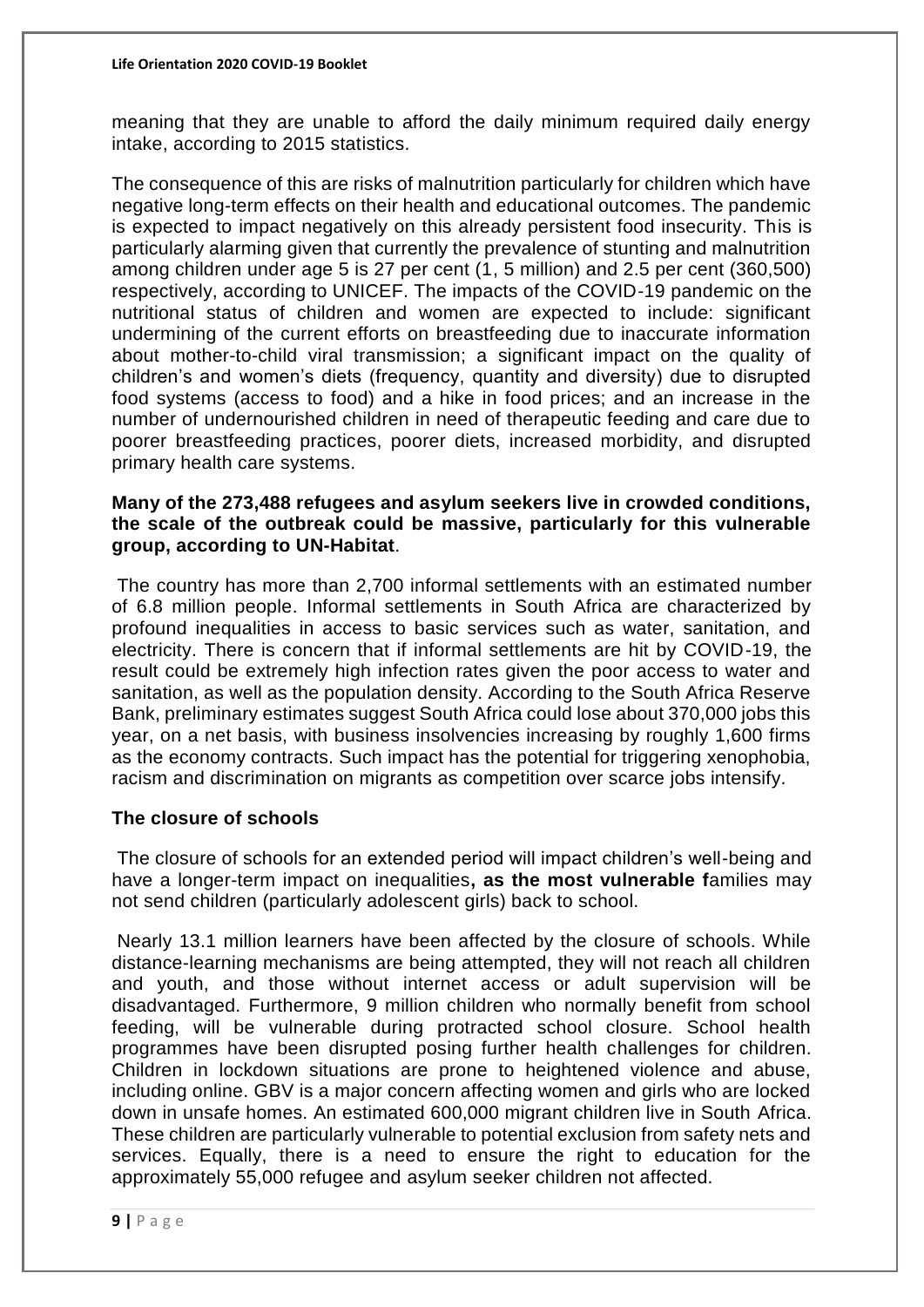#### **Counselling and psycho-emotional support services to sufferers, victims and family**

**T**he Covid-19 pandemic needs to be understood as a psychological problem as much as it is a medical one. We are trying to protect ourselves against the virus, but how are we protecting ourselves against the psychological distress it wreaks? Pandemics and mental health

Ways to protect the next generation's mental health. [Outgoing](https://www.psychologytoday.com/za/basics/extroversion) kids may be doing fine online during [COVID-19,](https://www.psychologytoday.com/za/basics/coronavirus-disease-2019) but young adults who have a quieter style may be suffering.

Gregarious teens are fueled when they have the opportunity to take center stage on social media. Bold and aggressive, they control the online group chats and activities. Dominating the social milieu, they may unintentionally leave some friends behind.

The quiet kids who worry about hurting a friend's feelings often [shy](https://www.psychologytoday.com/za/basics/shyness) away from aggressively inserting their opinion. Although this is [conscientious](https://www.psychologytoday.com/za/basics/conscientiousness) and selfless, it is frequently this type of [teen](https://www.psychologytoday.com/za/basics/adolescence) who may be struggling.

The moments this teen spends thinking about how to constructively contribute to the conversation are quickly seized by a less thoughtful teen in the group chat who blurts out a sentiment and diverts the conversation. After a few minutes, the quiet and thoughtful teen is now a few steps behind. Eventually, it is almost impossible to break into the chat without sounding completely obtuse.

Yet, it is the shy and thoughtful teen that is frequently the voice of reason and safety. So, helping this segment of the teen population may also help steer a slew of teens in a healthier direction. Understanding a teen's developmental and situational plight is critical when attempting to help.

Developmentally, teens are grappling with the difficult task of [identity formation.](http://psychology.jrank.org/pages/322/Identity-Identity-Formation.html) They are often more insecure. Every step teens take towards independence forces them to think about who they are in relationship to the world.

This is an incredibly overwhelming task, but in lieu of the current situation, it is exponentially more complicated and terrifying. Because they are in the process of taking strides away from the family, in the form of independence, they are vulnerable, self-conscious, and in need of peer acceptance. Peer validation becomes a primary need. Today's constraints of online socialization may have a negative impact on many teens.

In addition, when developmental tasks and [goals](https://www.psychologytoday.com/za/basics/motivation) are not met, teens are more likely to be [depressed.](https://www.psychologytoday.com/za/basics/depression) An alarming thought because a teen is developmentally driven to [separate and individuate,](http://www.verywellfamily.com/individuation-3288007) yet is currently, stranded at home. Add feeling deserted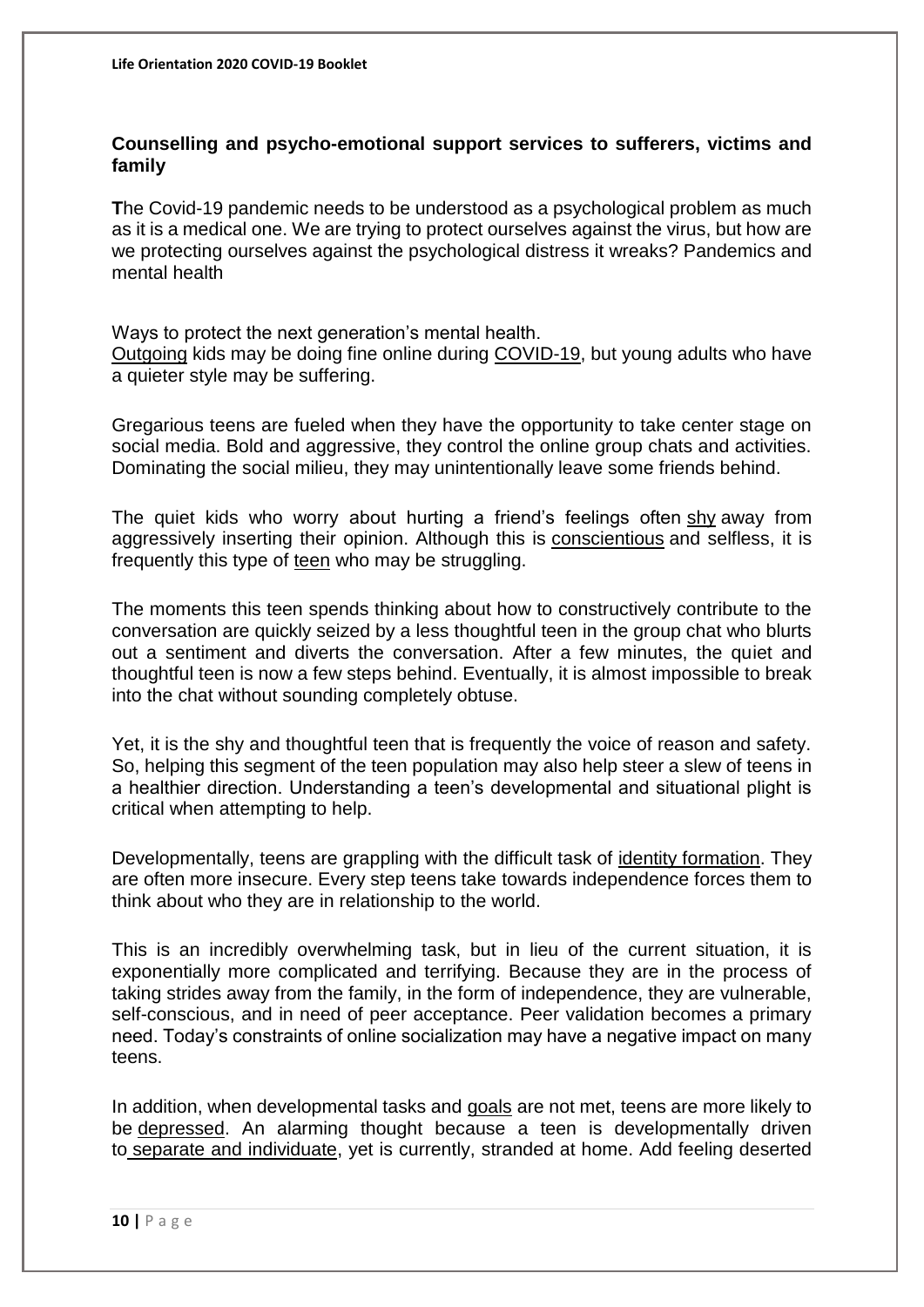and "out of it" because the only social outlet is online, and a teen's mental health may be in jeopardy.

Situationally, the online social world of a teen is confusing. The interpersonal data that facial expressions, voice intonations, and [body language](https://www.psychologytoday.com/za/basics/body-language) provide has diminished. In the absence of these helpers, online communication may feel more difficult. Without the assistance of emoji's, massively overused by myself and many other 40-something moms, the emotional undertones of a message are often elusive.

Confused about the tone of a text from a friend keeps a shy teen spinning for hours. Spending days on end worrying about text exchanges often results in an [anxiety](https://www.psychologytoday.com/za/basics/anxiety)ridden teen feeling depleted. Fixating and obsessing over the wording of a text may be so overwhelming the teen eventually withdraws.

In addition, often social media is showy and superficial. A certain type of teen may be less comfortable engaging in this type of material. The thirst for a more meaningful existence is healthy but may be lost if social media is the teen's only social outlet.

The experience of being left out is extraordinarily painful for many teens. Unable to distract themselves with their usual pursuits, they may feel devastated. Feelings of isolation may intensify. Finding a way to help is crucial. There are five things a parent can do to assist the teen. They include empathizing, allowing the teen to tell you how to help, bringing in a pet, getting the teen outside, and making [the teen laugh.](http://www.mayoclinic.org/healthy-lifestyle/stress-management/in-depth/stress-relief/art-20044456)

A parent who is aware of the teen's developmental plight may be better able to empathize with the teen's insecurities and tendencies to be self-conscious. Saying [empathic](https://www.psychologytoday.com/za/basics/empathy) statements such as:

- "You are worried about fitting in. I get it. I was too."
- "It hurts to feel left out. I understand. You have every right to be upset."
- "You are panicked that you said the wrong thing. It's a huge worry. I understand."

[Empathizing with teens](https://www.psychologytoday.com/za/blog/surviving-your-childs-adolescence/201806/adolescence-and-the-power-empathy) allows them to feel understood which prevents them from feeling totally alone in their predicament. Because the teen feels like the parent understands, the teen feels closer to the parent and more open to the parent's support.

After the empathy, it is important to help the teen problem solve. Ask the teen, "How can I help?" "What can I do?" "What would help?" Allowing the teen the opportunity to tell the parent how to help can maintain the teen's dignity and protect his or her strides towards independence.

Next, bring in additional reinforcements. [Pets](https://www.psychologytoday.com/za/basics/animal-behavior) are extremely comforting and soothing. Many teens find a pet extremely soothing when they are in distress.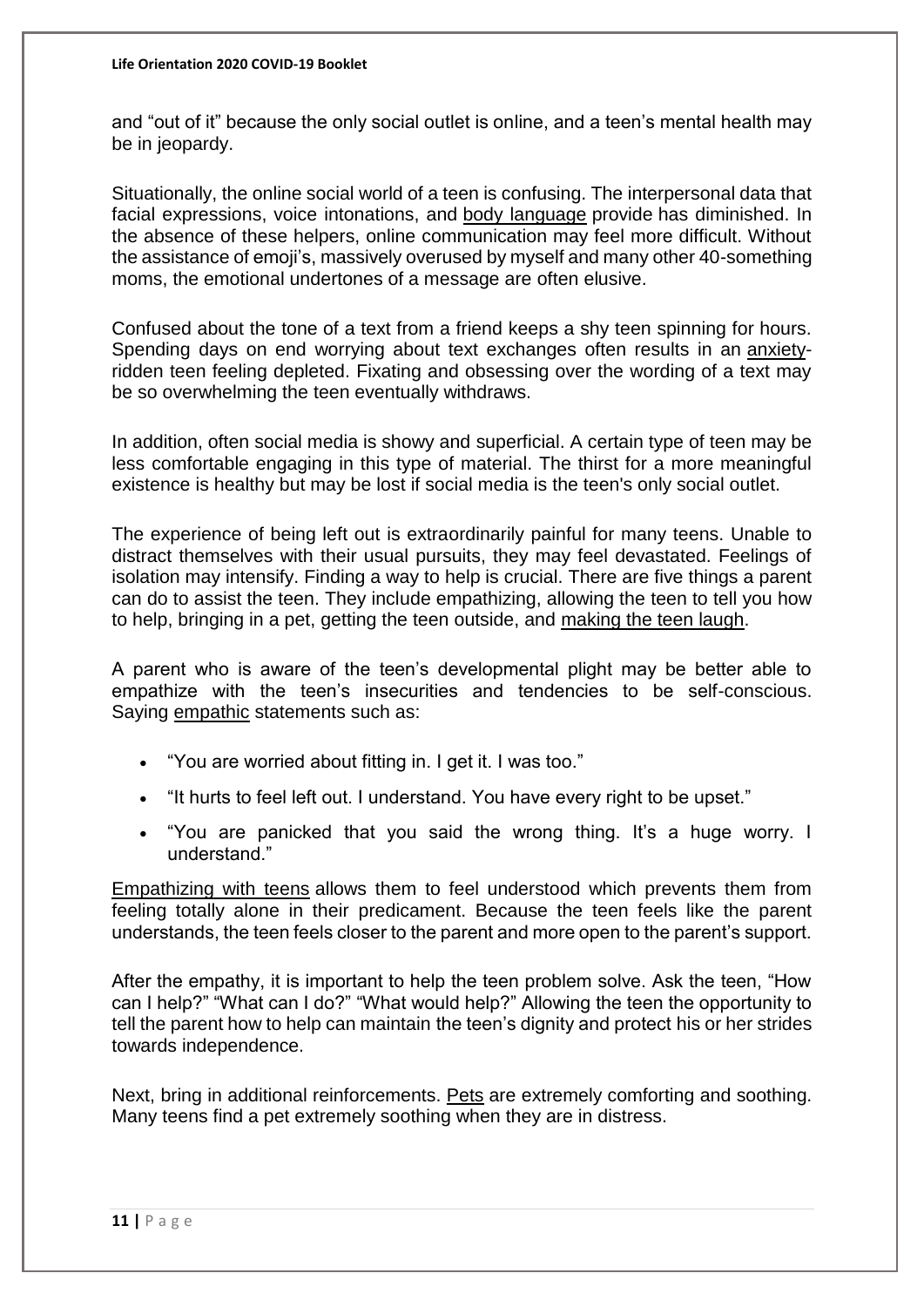After the teen has calmed down, remind the teen that his or her best qualities are the ability to be humble, conscientious, kind, and thoughtful. Unfortunately, these qualities may not serve them well in the teen years with social media, but they are the best qualities a human being can possess.

Getting the teen outside may also help tremendously. Being in nature reduces anxiety and releases endorphins. It can be grounding, centering and soothing.

Finally, make the young adult laugh. Download old SNL skits, clips of their favorite comedian, or funny dog and cat videos. Similar to nature, [laughter](https://www.psychologytoday.com/za/basics/laughter) also releases endorphins and reduces anxiety.

Teens are deceptively private but do not be led astray. They still need support, empathy, and love. Respectfully stay emotionally attuned and involved. If a teen expresses unsafe ideas, it may be important to access professional help.

#### **Government action**

Besides the guidelines issued for psychiatric facilities, government says it has stepped up to improve psycho-social support services to families in need during this time.

In a briefing last week, Social Development Minister Lindiwe Zulu announced that 276 psycho-social support teams would be dispatched at district level. The purpose of the teams, she said, was to assist with trauma, briefing and debriefing families affected by the Covid-19 pandemic.

Deputy director-general of welfare Services, Connie Nxumalo, said at the same briefing that the teams comprised social workers who were trained in trauma counselling.

"The support they provide is counselling and reunification with those who have been in quarantine [and/or isolation] sites."

Nxumalo said that the psycho-social teams worked alongside the department of health to receive information about which families needed assistance and intervention. However, these teams are not part of the contact tracing or rapid response teams.

She added that individuals were also consulting with social workers, and that the department had conducted almost 10 000 individual counselling sessions so far.

#### **Include mental health in Covid-19 screening**

Modjadji and Pillay both agreed mental health screening should be factored into the screening process for Covid-19.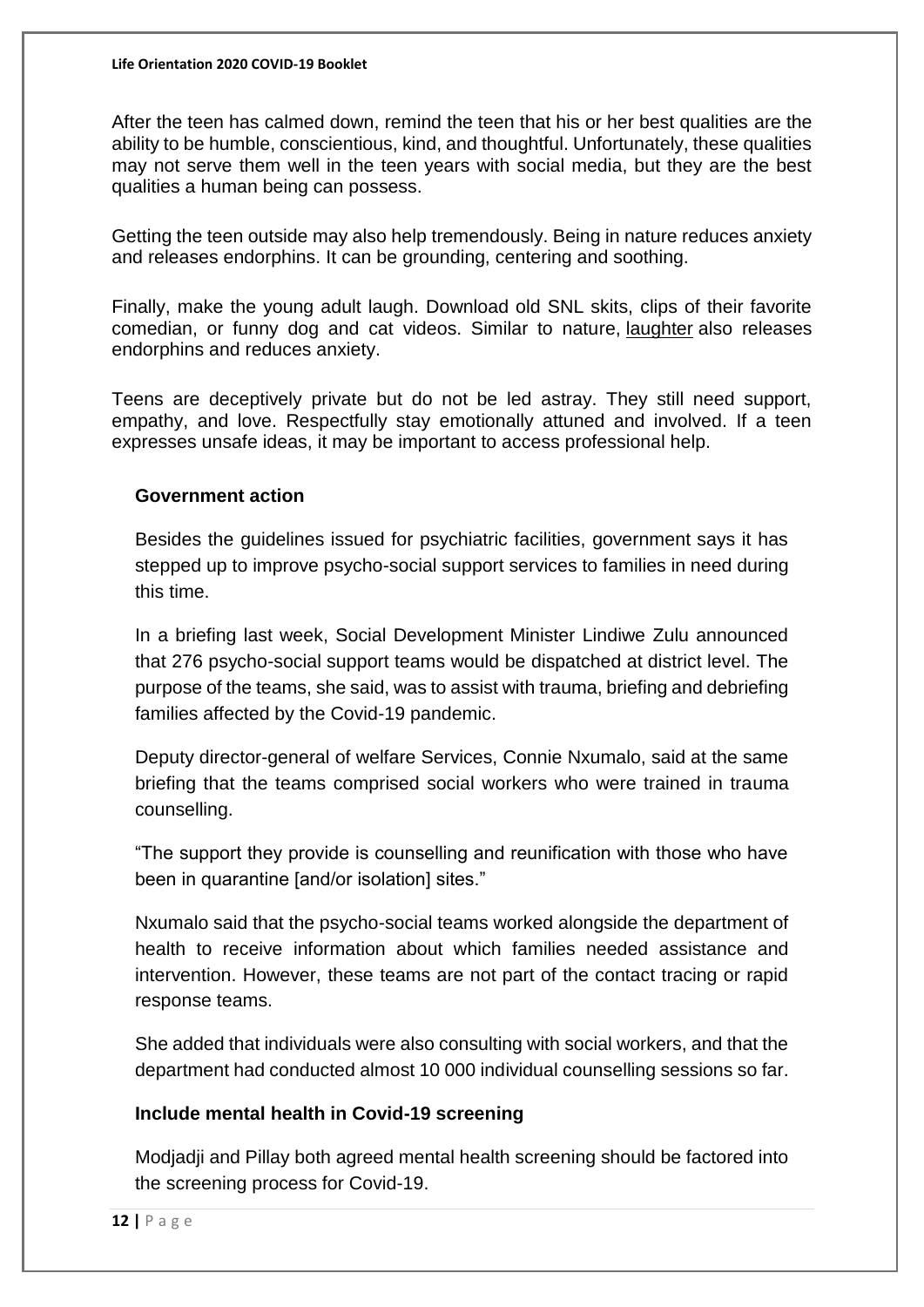"Even if it's not part of the formal screening process, they need to pick up on people who might have pre-existing mental health conditions or might be at risk for developing a mental health problem," says Pillay.

Modjadji says that government also need to prioritise resources and support for community mental healthcare facilities run by the non-governmental organisation sector.

"These facilities are in need of face masks, gloves and sanitisers to ensure that residents practice safe hygiene and physical distancing," she says.

The SAFMH called for primary health care clinics to ensure persons with mental illness have access to at least a three months' supply of medication.

Spotlight asked the national department of health various questions about this topic.

The department did not provide answers to these questions by the time of publication. We will publish the responses when/if we get them.

## **Free help is available!**

For those who are struggling during this time, Pillay says that the Psychological Society of South Africa has created an extensive database of psychologists offering free services for anyone in need. To connect with one of these professionals, you can email Fatima@psyssa.com

Common responses include having difficulties sleeping, bedwetting, having pain in the stomach or head, and being anxious, withdrawn, angry, clingy or afraid to be left alone. Respond to children's reactions in a supportive way and explain to them that they are normal reactions to an abnormal situation. Listen to their concerns and take time to comfort them and give them affection, reassure them they're safe and praise them frequently.

If possible, create opportunities for children to play and relax. Keep regular routines and schedules as much as possible, especially before they go to sleep, or help create new ones in a new environment. Provide age-appropriate facts about what has happened, explain what is going on and give them clear examples on what they can do to help protect themselves and others from infection. Share information about what could happen in a reassuring way.

For example, if your child is feeling sick and staying at home or the hospital, you could say, "You have to stay at home/at the hospital because it is safer for you and your friends. I know it is hard (maybe scary or even boring) at times, but we need to follow the rules to keep ourselves and others safe. Things will go back to normal soon."

## **Checklist for Parents/Caregivers and Community Members**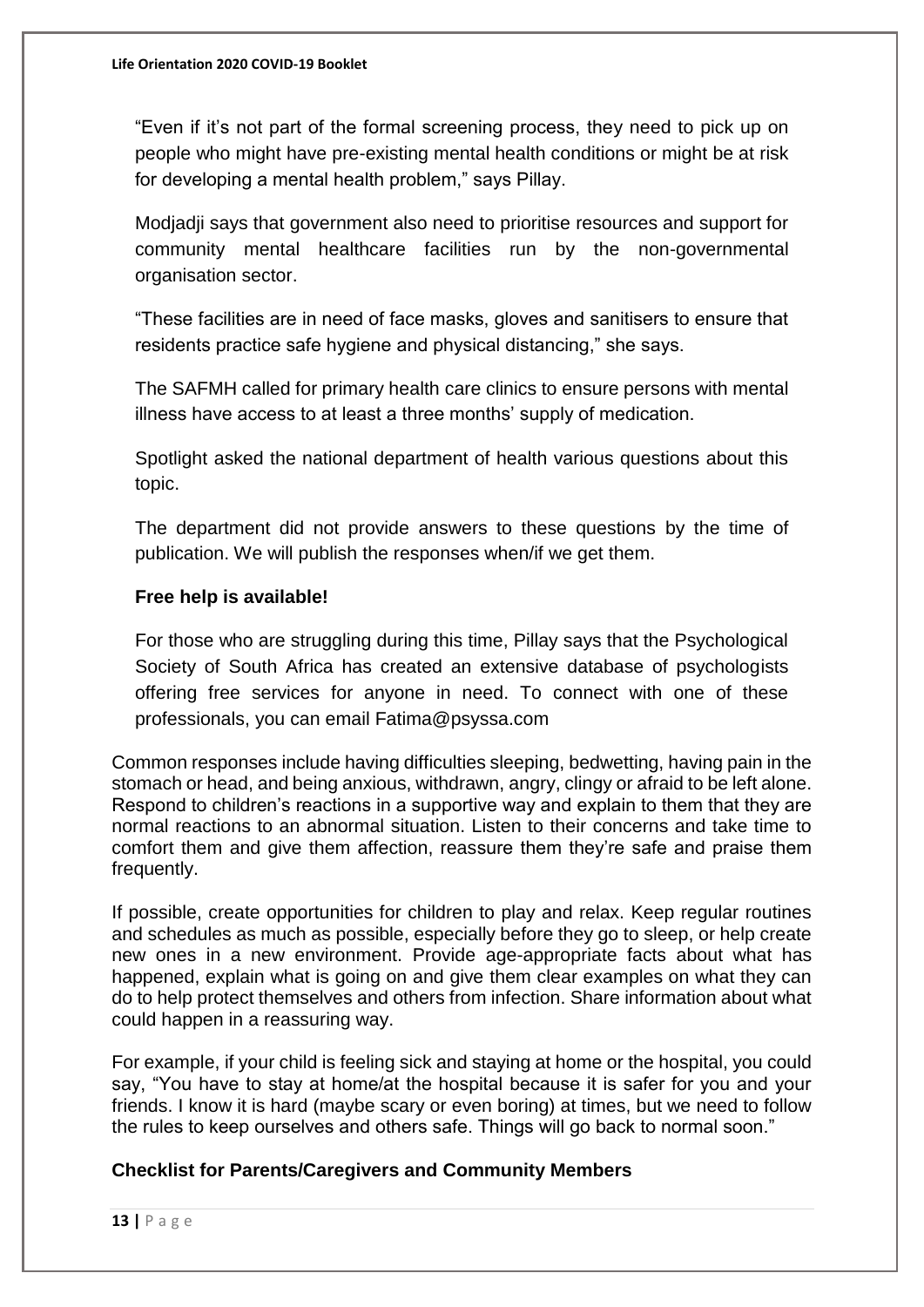$\Box$ 

1. Monitor your child's health and keep them home from school if they are ill

 $\Box$ 

2. Teach and model good hygiene practices for your children

o Wash your hands with soap and safe water frequently. If soap and water are not readily available, use an alcohol-based hand sanitizer with at least 60% alcohol. Always wash hands with soap and water, if hands are visibly dirty

o Ensure that safe drinking water is available and toilets or latrines are clean and available at home

o Ensure waste is safely collected, stored and disposed of

o Cough and sneeze into a tissue or your elbow and avoid touching your face, eyes, mouth, nose

 $\Box$ 

3. Encourage your children to ask questions and express their feelings with you and their teachers. Remember that your child may have different reactions to stress; be patient and understanding.

 $\Box$ 

4. Prevent stigma by using facts and reminding students to be considerate of one another

 $\Box$ 

5. Coordinate with the school to receive information and ask how you can support school safety efforts (though parent-teacher committees, etc.)

## CHECKLIST FOR STUDENTS AND CHILDREN

 $\Box$ 

1. In a situation like this it is normal to feel sad, worried, confused, scared or angry. Know that you are not alone and talk to someone you trust, like your parent or teacher so that you can help keep yourself and your school safe and healthy.

o Ask questions, educate yourself and get information from reliable sources

 $\Box$ 

**14 |** P a g e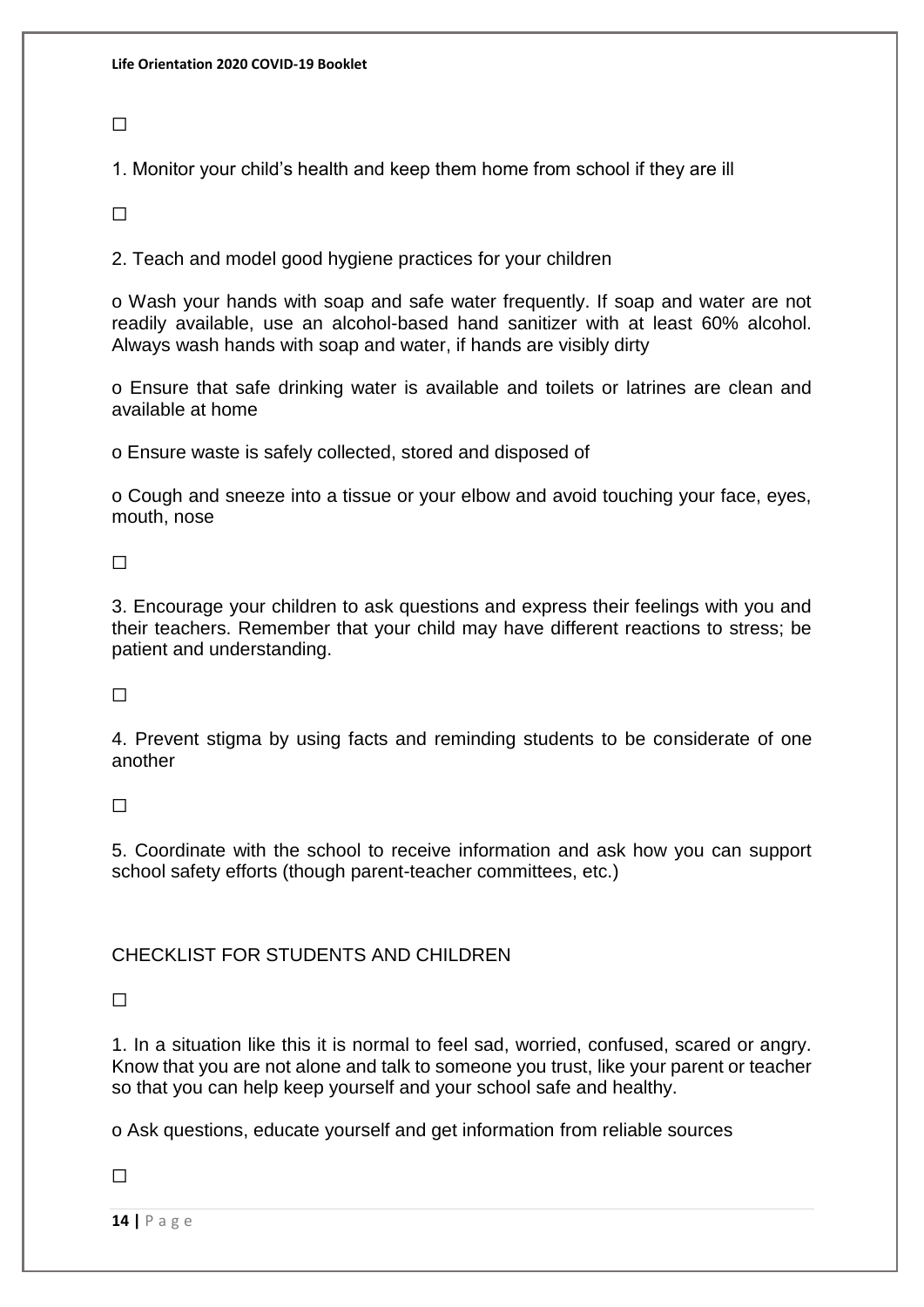**Life Orientation 2020 COVID-19 Booklet**

2. Protect yourself and others

o Wash your hands frequently, always with soap and water for at least 20 seconds

o Remember to not touch your face

o Do not share cups, eating utensils, food or drinks with others

 $\Box$ 

3. Be a leader in keeping yourself, your school, family and community healthy.

o Share what you learn about preventing disease with your family and friends, especially with younger children

o Model good practices such as sneezing or coughing into your elbow and washing your hands, especially for younger family members

 $\Box$ 

4. Don't stigmatize your peers or tease anyone about being sick; remember that the virus doesn't follow geographical boundaries, ethnicities, age or ability or gender.

 $\Box$ 

5. Tell your parents, another family member, or a caregiver if you feel sick, and ask to stay home.

Will I be able to see my friends?

It may be harder to see your friends if you are told to stay in your home. However, there are lots of great ways to stay in touch online. You probably already know about these, and you can also get creative! There are ways to play games and have fun with friends, even if you're not able to see them in person.

If you can meet with friends, you'll probably have to keep the group small. So, no birthday parties for now. Meeting in large open spaces like parks, where you can keep lots of distance, is probably the best choice.

#### **When could the coronavirus outbreak end?**

We don't know for sure. (I know, not what you want to hear!) But using math, we can make educated guesses. Left on its own, the virus would take many months to spread all around the world. But that doesn't mean your city would be affected for that long. And a vaccine could stop the virus sooner — if scientists can create one.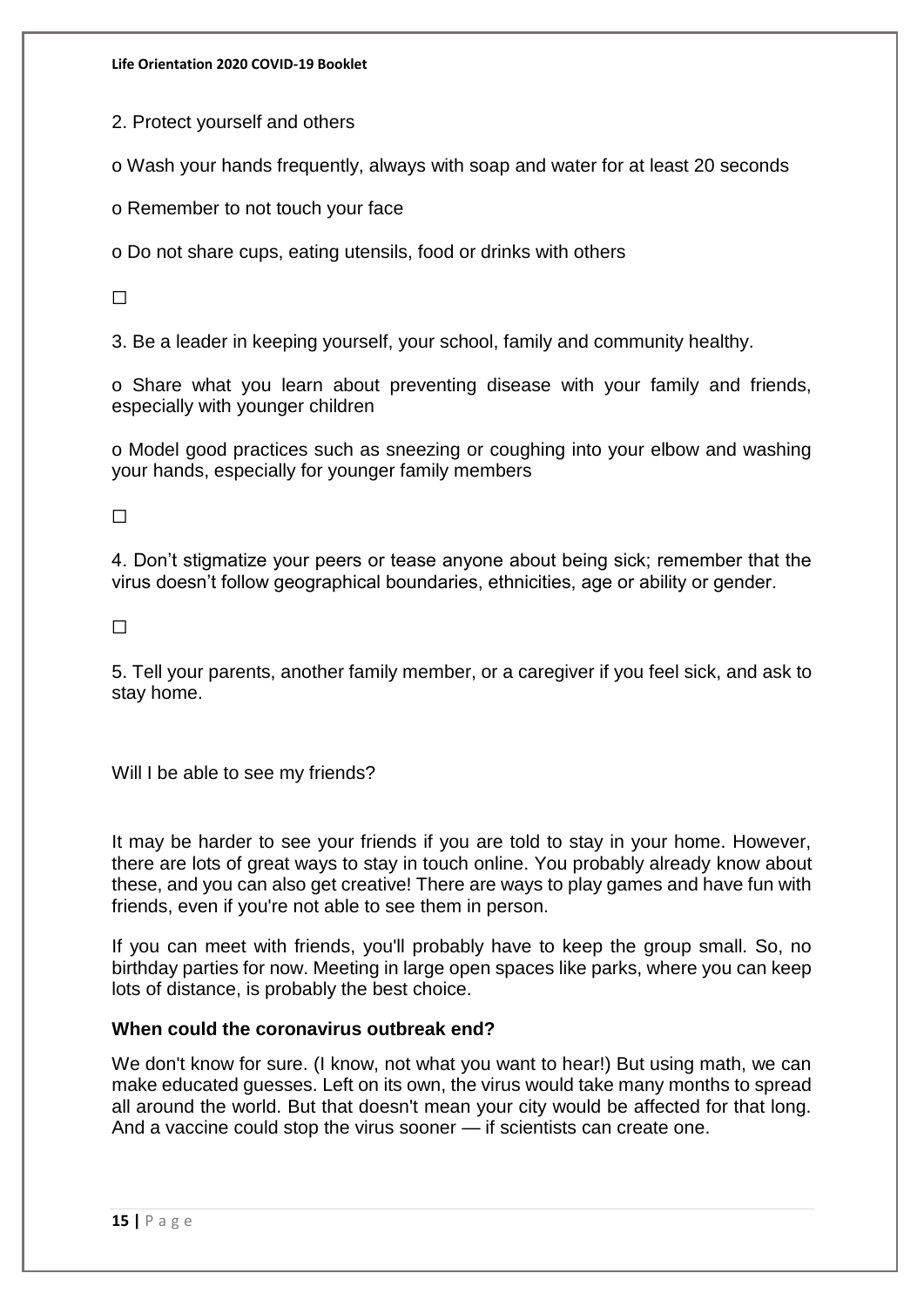Some scientists think that the virus will go away when the weather gets warm. That's what happens with other coronaviruses and the flu. Lots of viruses like cold, dry air. *Originally published on Live [Science.](https://www.livescience.com/)*

[https://www.dailymaverick.co.za/opinionista/2020-04-07-south-africas-other](https://www.dailymaverick.co.za/opinionista/2020-04-07-south-africas-other-covid-19-pandemic-our-silent-mental-health-crisis/)[covid-19-pandemic-our-silent-mental-health-crisis/](https://www.dailymaverick.co.za/opinionista/2020-04-07-south-africas-other-covid-19-pandemic-our-silent-mental-health-crisis/)

The Covid-19 pandemic needs to be understood as a psychological problem as much as it is a medical one. We are trying to protect ourselves against the virus, but how are we protecting ourselves against the psychological distress it wreaks? Pandemics and mental health

In his prognostic book titled ["Psychology of Pandemics"](https://www.cambridgescholars.com/the-psychology-of-pandemics), Steven Taylor, a professor and clinical psychologist in the Department of Psychiatry at the University of British Columbia (Canada), maintains that psychological factors influence the spread of pandemic infections and the associated emotional distress that comes with them.

In essence, the footprint of Covid-19 is not only seen among those who are sick or succumb to the virus, but it is also entrenched among those who experience the consequent stress, anxiety, anger, fear of death and fear of losing loved ones, among other psychological discomforts.

Mental health field finds itself in a precarious space where its

Private sector offers are far more competitive. This is unfortunate because most of those suffering [from mental illnesses are often poor](http://www.sadag.org/index.php?option=com_content&view=article&id=339:the-vicious-cycle-of-poverty-and-mental-illness-the-sad-state-of-care-in-sa&catid=66&Itemid=132)

- Up-to-date with the latest news from @WHO on social media.
- **Have a routine.** Keep up with daily routines as far as possible, or make new ones.
- Get up and go to bed at similar times every day.
- Keep up with personal hygiene.
- Eat healthy meals at regular times.
- Exercise regularly.
- Allocate time for working and time for resting.
- Make time for doing things you enjoy.
	- **Minimize newsfeeds.** Try to reduce how much you watch, read or listen to news that makes you feel anxious or distressed. Seek the latest information at specific times of the day, once or twice a day if needed.
	- **Social contact is important.** If your movements are restricted, keep in regular contact with people close to you by telephone and online channels.
	- **Alcohol and drug use.** Limit the amount of alcohol you drink or don't drink alcohol at all. Don't start drinking alcohol if you have not drunk alcohol before.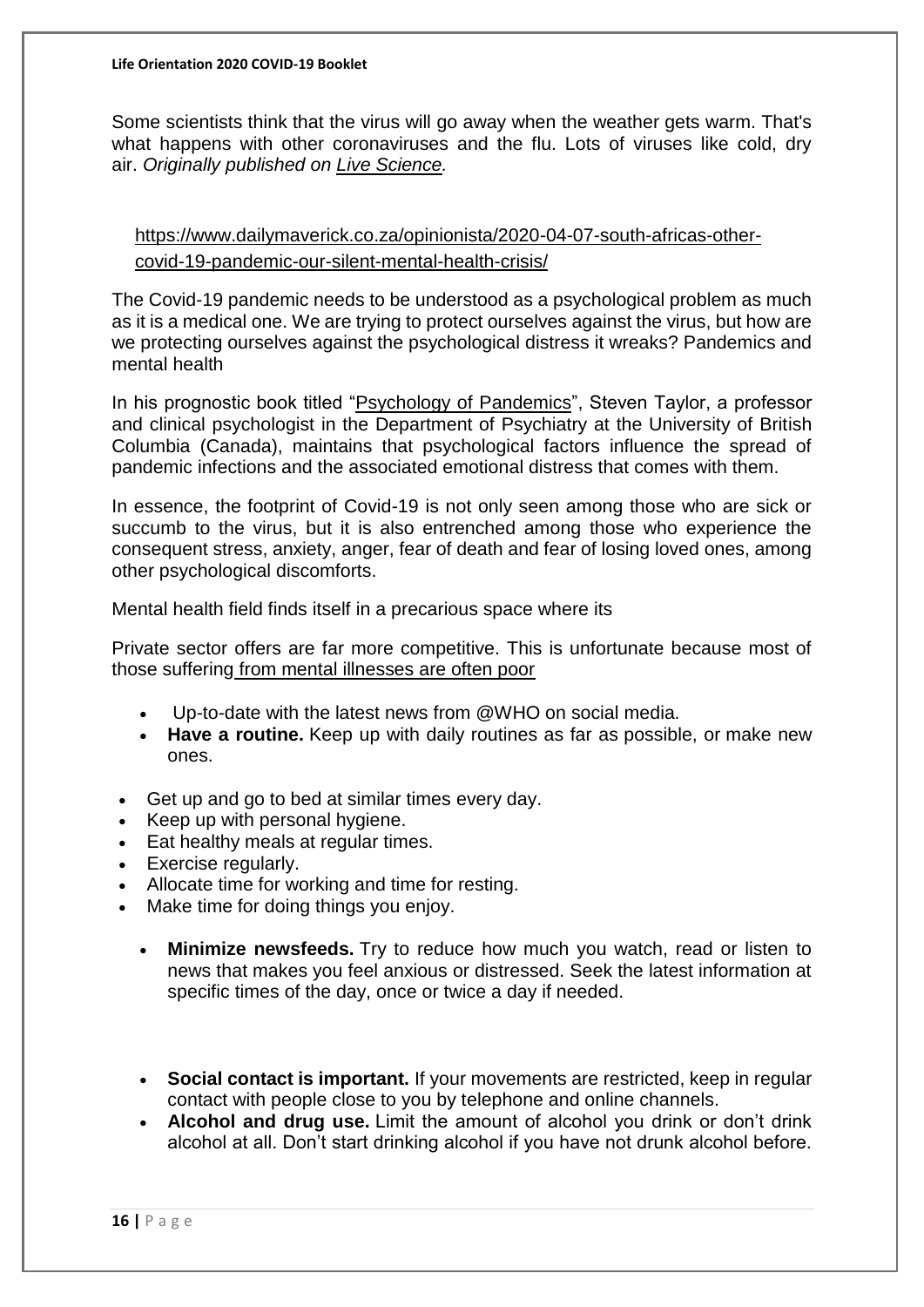Avoid using alcohol and drugs as a way of dealing with fear, anxiety, boredom and social isolation.

There is no evidence of any protective effect of drinking alcohol for viral or other infections. In fact, the opposite is true as the harmful use of alcohol is associated with increased risk of infections and worse treatment outcomes.

And be aware that alcohol and drug use may prevent you from taking sufficient precautions to protect yourself again infection, such as compliance with hand hygiene.

- **Screen time.** Be aware of how much time you spend in front of a screen every day. Make sure that you take regular breaks from on-screen activities.
- **Video games.** While video games can be a way to relax, it can be tempting to spend much more time on them than usual when at home for long periods. Be sure to keep the right balance with off-line activities in your daily routine.
- **Social media.** Use your social media accounts to promote positive and hopeful stories. Correct misinformation wherever you see it.
- **Help others.** If you are able to, offer support to people in your community who may need it, such as helping them with food shopping.
- **Support health workers.** Take opportunities online or through your community to thank your country's health-care workers and all those working to respond to COVID-19.

## **Don't discriminate**

Fear is a normal reaction in situations of uncertainty. But sometimes fear is expressed in ways which are hurtful to other people. Remember:

- Be kind. Don't discriminate against people because of your fears of the spread of COVID-19.
- Don't discriminate against people who you think may have coronavirus.
- Don't discriminate against health workers. Health workers deserve our respect and gratitude.
- COVID-19 has affected people from many countries. Don't attribute it to any specific group.

Getting the virus is not a shame, it is part of being huma[nhttps://www.voicesofyouth.org/blog/real-danger-covid-19-discrimination](https://www.voicesofyouth.org/blog/real-danger-covid-19-discrimination)

We could get coronavirus as we could get influenza and it doesn't have to transform in another way or excuse to spread negative attitudes.

What represents a shame is the fact that someone could be selfish enough not to think about the danger it could cause the omission of the communication with the relative health institutes of a possible infection. Being irresponsible and selfish in this case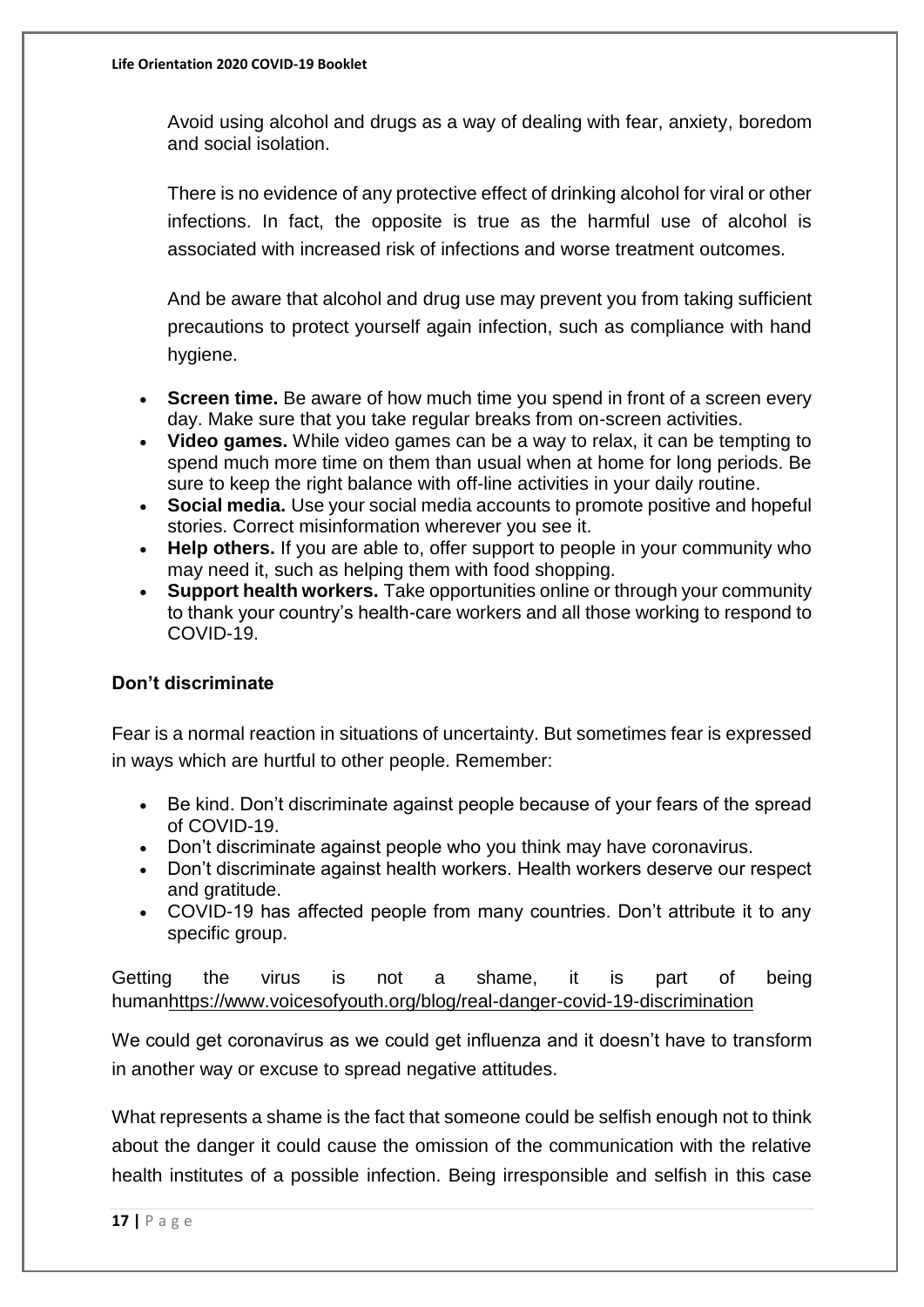means putting at risk the lives of all of us with outcomes that could overcome our imagination. Just think about the lives of all the refugees around the world, living already in situations of uncertainty and impossibility of getting enough or proper healthcare.

Think about the people living in the most dangerous or poor areas of the world, where the health and hygienic conditions are so unsatisfying and weak that it would take a blow of the wind to cause a real tragedy. In all the countries where the virus spread until now, the health system is solid and capable, in spite of the difficulties, to provide *cures for everyone as long as we are responsible enough to follow their instructions*.

While the health system and the governments are doing their best to go through this emergency, everyone should do the best to spread kindness, solidarity and support.

Everyone has to be supportive and empathetic to the people involved, not only because it could happen to anyone but because we are part of a huge single family called humankind.

The world itself says it: "human" and "kind". It's in our nature and yet we seem to forget about it many times. As much as we feel part of this big family when positive amazing discoveries or events take place, we must feel part of it when difficulties menace us.

Just like we stand by our friends' side when something bad happens, we need to stand by any country going through this struggle showing our bonding and sympathy. After all, what kind of meaning has a racial discrimination in a globalized world where everything we do or own is imported from abroad?

It's just the most nonsense and incoherent thing of the world.

Everyone in the circle of life, earlier or later, needs someone's helping hand and you'll never know when the one needing support will be you. How would it be to be the one stigmatized?

Let's stop being dramatic and offended just when something happens to us, because whatever happens in the world is a matter regarding all of us. We can't consider ourselves à avant-garde as long as we still think of ourselves only as part of a nation and not as a part of the world.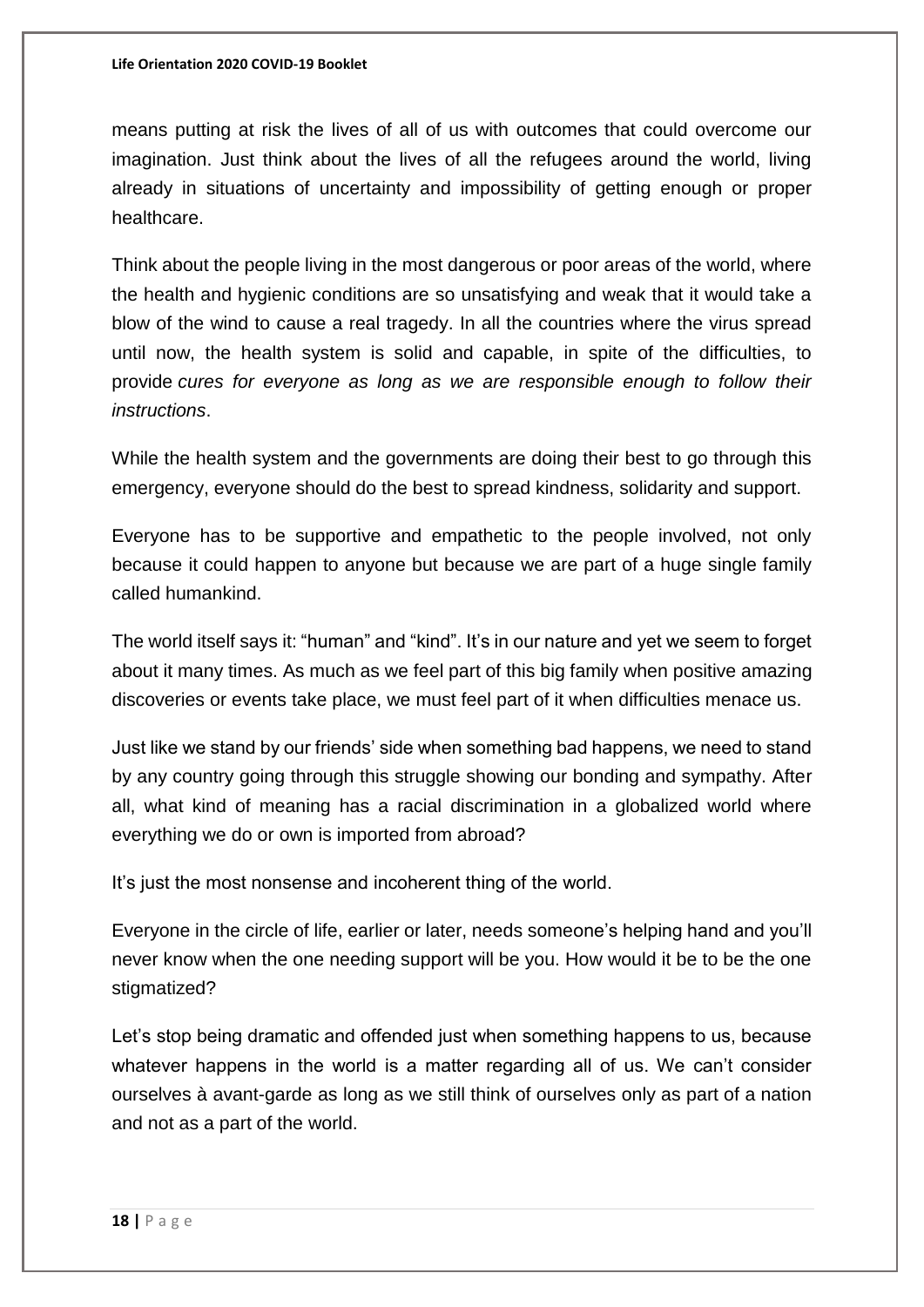We can't demand a better future and not caring about solving problems such as stigmatization.

As much as you want the world to be in line with progress,

You should all try to be in line with it also and

Stop the useless, painful, and old-fashioned

Practice of discrimination.

We can't be defined by a virus.

We can't be defined by a single word.

WE ARE MORE.

[https://www.psychologytoday.com/za/blog/peaceful-parenting/202004/why-teens](https://www.psychologytoday.com/za/blog/peaceful-parenting/202004/why-teens-may-struggle-more-during-covid-19)[may-struggle-more-during-covid-19](https://www.psychologytoday.com/za/blog/peaceful-parenting/202004/why-teens-may-struggle-more-during-covid-19)

[https://city-press.news24.com/News/covid-19-expect-a-rise-in-depression-as-the](https://city-press.news24.com/News/covid-19-expect-a-rise-in-depression-as-the-pandemic-affects-mental-health-20200504)[pandemic-affects-mental-health-20200504](https://city-press.news24.com/News/covid-19-expect-a-rise-in-depression-as-the-pandemic-affects-mental-health-20200504)

[https://set.odi.org/wp-content/uploads/2020/03/Economic-impacts-of-and-policy](https://set.odi.org/wp-content/uploads/2020/03/Economic-impacts-of-and-policy-responses-to-the-coronavirus-pandemic-early-evidence-from-Africa.pdf)[responses-to-the-coronavirus-pandemic-early-evidence-from-Africa.pdf](https://set.odi.org/wp-content/uploads/2020/03/Economic-impacts-of-and-policy-responses-to-the-coronavirus-pandemic-early-evidence-from-Africa.pdf)

[https://bhekisisa.org/opinion/2020-03-23-coronavirus-south-africa-mental](https://bhekisisa.org/opinion/2020-03-23-coronavirus-south-africa-mental-health-support-how-to-cope-social-solidarity-covid19/)[health-support-how-to-cope-social-solidarity-covid19/](https://bhekisisa.org/opinion/2020-03-23-coronavirus-south-africa-mental-health-support-how-to-cope-social-solidarity-covid19/)

[https://www.dailymaverick.co.za/opinionista/2020-04-07-south-africas-other](https://www.dailymaverick.co.za/opinionista/2020-04-07-south-africas-other-covid-19-pandemic-our-silent-mental-health-crisis/)[covid-19-pandemic-our-silent-mental-health-crisis/](https://www.dailymaverick.co.za/opinionista/2020-04-07-south-africas-other-covid-19-pandemic-our-silent-mental-health-crisis/)

**Upper secondary school** [https://www.unicef.org/coronavirus/how-teachers-can-talk](https://www.unicef.org/coronavirus/how-teachers-can-talk-children-about-coronavirus-disease-covid-19)[children-about-coronavirus-disease-covid-19](https://www.unicef.org/coronavirus/how-teachers-can-talk-children-about-coronavirus-disease-covid-19) Getting the virus is not a shame, it is part of being huma[nhttps://www.voicesofyouth.org/blog/real-danger-covid-19-discrimination](https://www.voicesofyouth.org/blog/real-danger-covid-19-discrimination)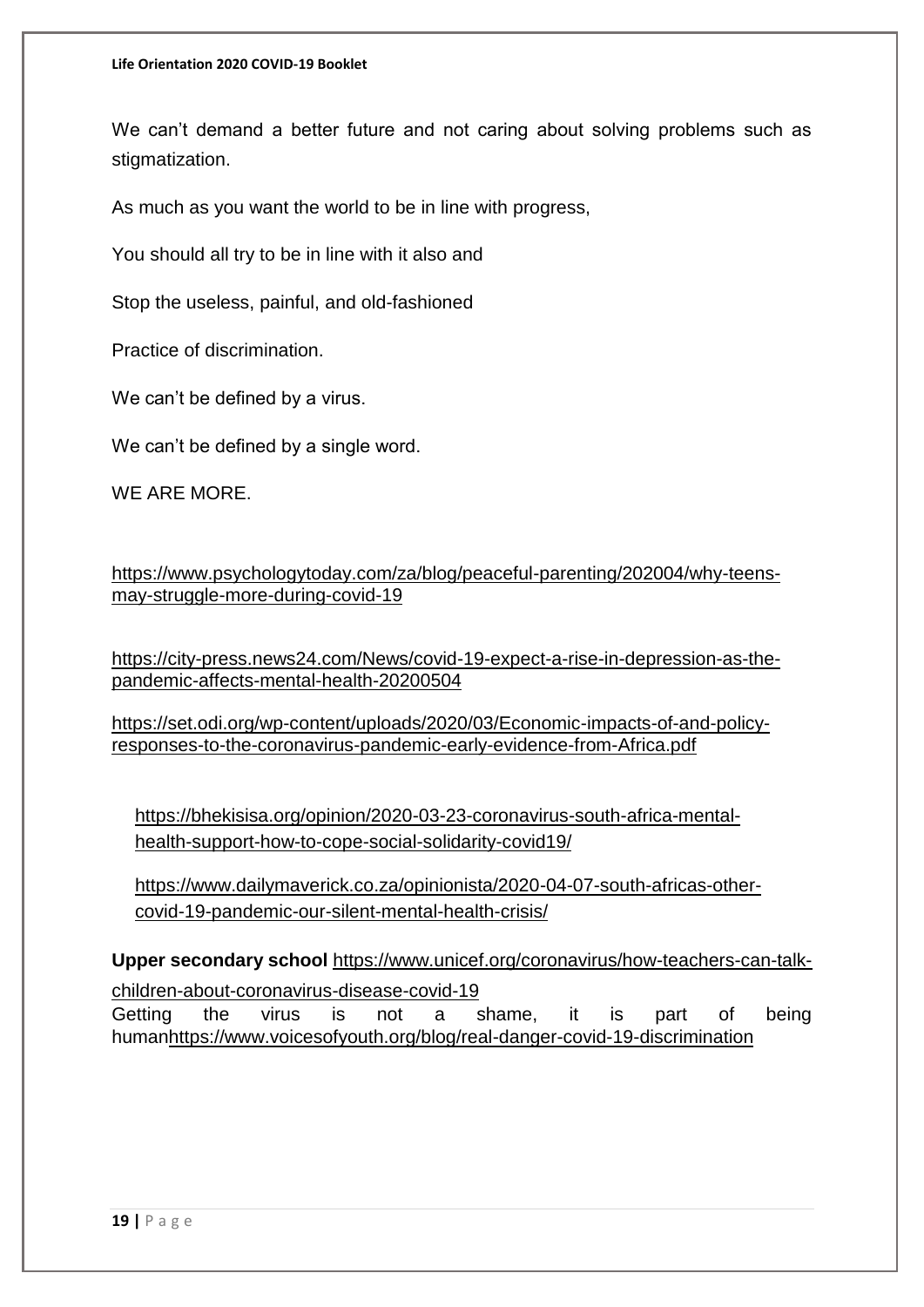

# Be aware, be informed, be prepared

**Misinformation**



How can something so tiny bring the world to a standstill?

**ACTIVITY 1 Read the following Case study and answer the questions that follow:**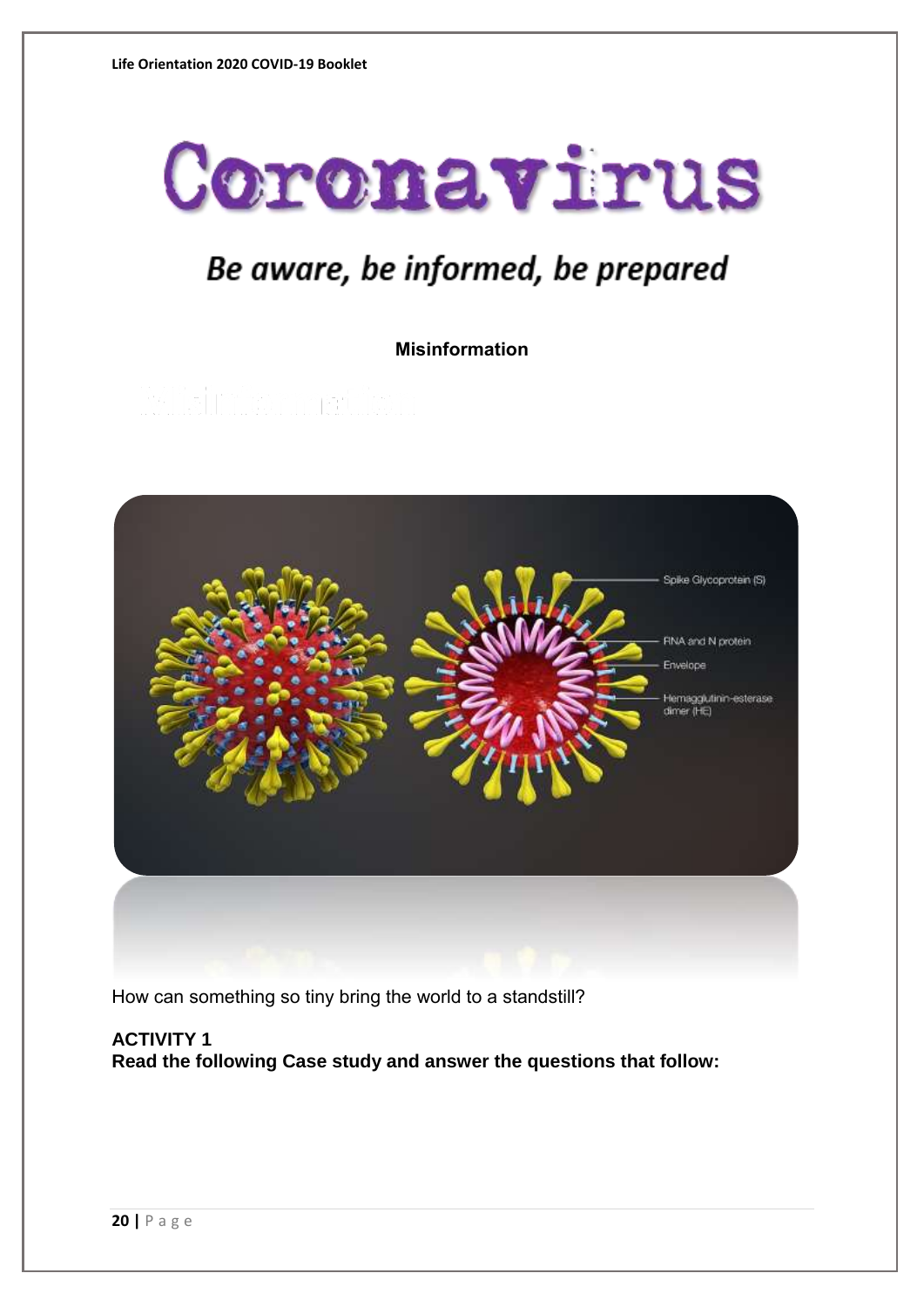

South Africa's efforts to flatten the Covid-19 curve are nothing short of world-class, attesting to the advantage of a timely implementation of physical distancing and a lockdown to curb the spread of the virus. The idea of flattening the curve is to stagger the number of new cases over a longer period, so that people have better access to care, a more gradual uptick of cases will see the same number of people get infected, but without overburdening the health-care system at any one time.

South Africa detected its first novel coronavirus infection on 5 March. For the next few weeks, the epidemic followed an exponential curve similar to those in the United Kingdom, the United States, and many other countries. On 15 March, the country's president, Cyril Ramaphosa, declared a national state of emergency banning visitors from high-risk countries, stopping large gatherings, closing more than half of its land borders, and shutting schools. On 27 March the country started a 21-day lockdown, closing all borders and confining everyone except those performing essential services to their homes except to buy groceries and medicine or to collect welfare payments.

In contrast to the rest of the world, South Africa's efforts to flatten the curve have been nothing short of world-class coming in second to Algeria, attesting to the advantage of implementing physical distancing and lockdown measures in a timely manner to curb the spread of Covid-19.

Given that no vaccine has been developed yet for the virus, South Africa's case fatality indicates to a responsive health sector with the capacity to attempt treatment thereof and save as many lives possible as illustrated by the country's Covid-19 recoveries. The difference is South Africa's lockdown came much earlier and has bought the healthcare system some valuable time to prepare hospitals, staff and community clinics for a worst-case scenario.

Active testing and screening is another crucial indicator in evaluating the progress made by South Africa in preventing widespread community transmission. While the number of "confirmed cases" has been increasing in South Africa, so has the fight by health workers to reduce these numbers by treating those infected. Since the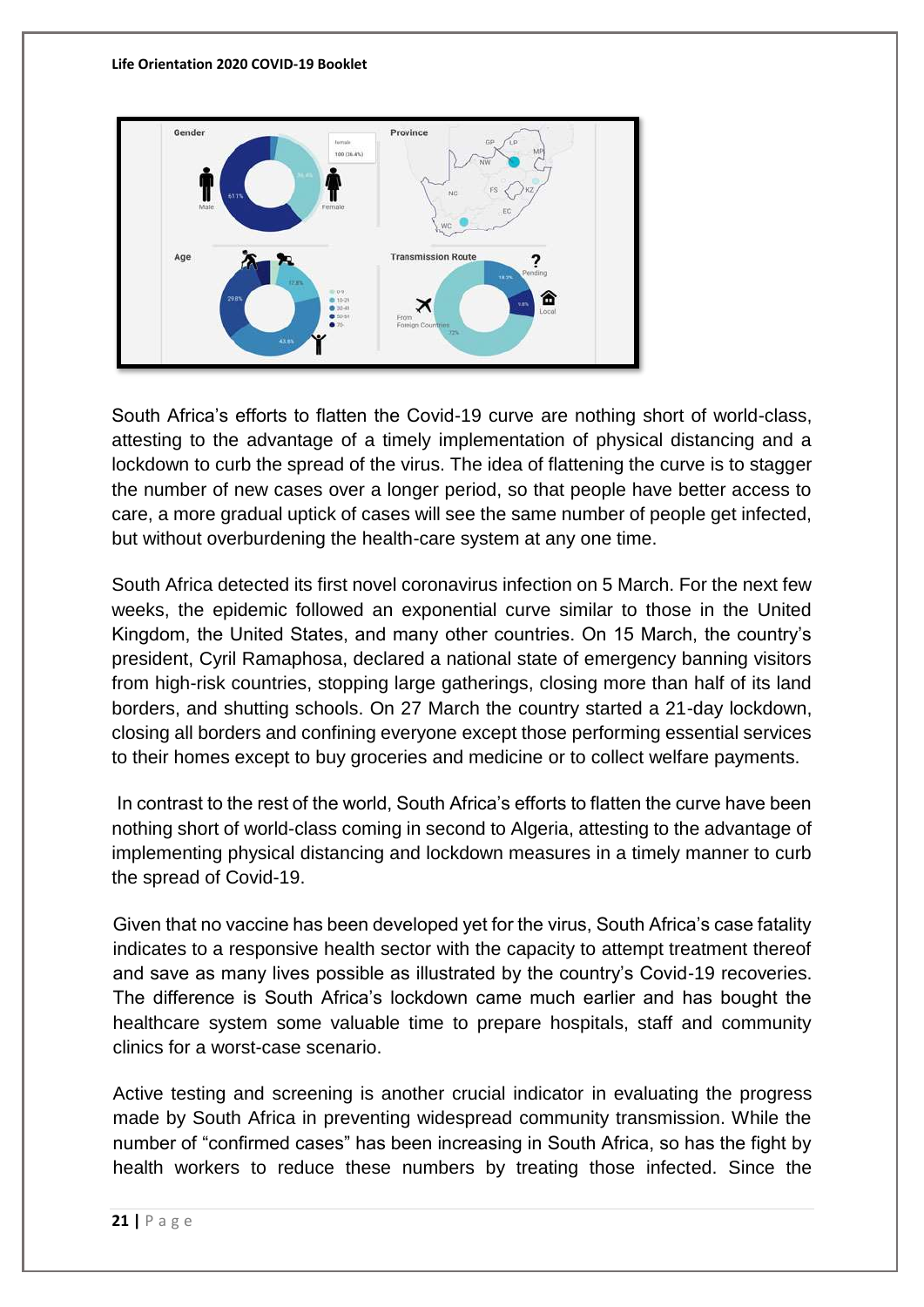lockdown, 28,000 community healthcare workers have been deployed in vulnerable communities to screen and test individuals.

*Article has been adapted from several online articles courtesy of google search*

#### *Questions*

- 1.1. Discuss what is meant by the term "flattening the curve"?
- 1.2. Why this is important in the fight against this pandemic?
- 1.3. What measure has the South African government taken that has assisted in flattening the curve?
- 1.4. What are the citizens of South Africa required to do during lock down
- 1.5. Extract evidence from the article to indicate that the lockdown was effective?

#### **ACTIVITY 2**

#### **Read the following Case study and answer the questions that follow:**



COVID-19 is a strain of the common cold that attacks your lungs and airways. The virus is called coronavirus. The virus has been confirmed as pandemic and so it is important to be aware of what it is, how to prevent is spreading and what to do if you think you have it.

Although research is ongoing into finding a vaccine, there is currently no treatment for Coronavirus. If you have the virus, your body will need to fight it and during this time any treatment should relieve the symptoms. Finally, you must stay in isolation away from other people until you are fully recovered.

People with pre-existing medical conditions such as asthma, diabetes and heart disease may be more vulnerable to becoming severely ill with the virus. It has also been noted to affect the aged.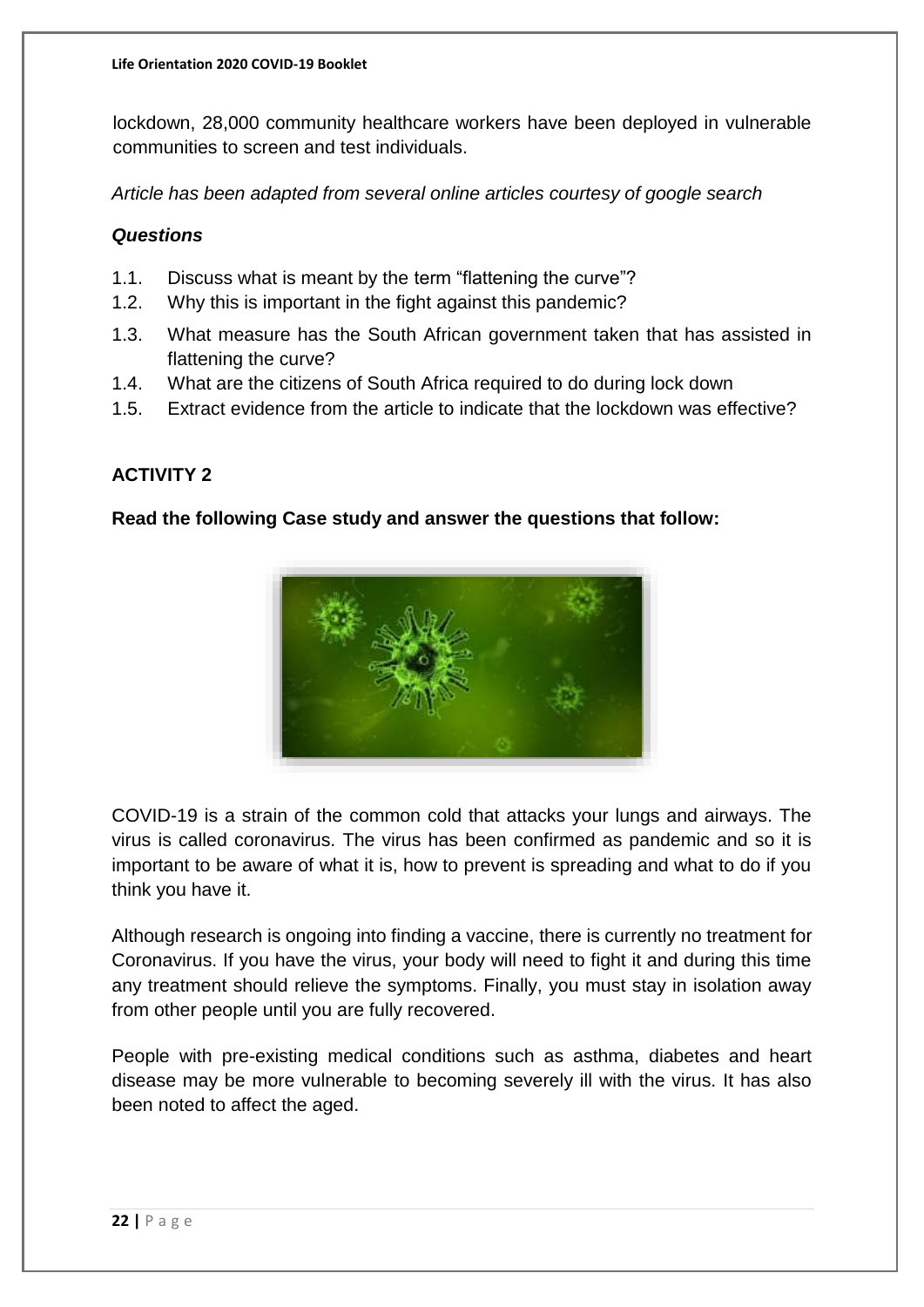Coronavirus is new and research is ongoing into how it spreads. In comparison, other viruses can be spread in cough droplets. At the moment scientists think it is unlikely that it is spread through food or in packages.

There are a number of symptoms associated with coronavirus. You should look out for:

- A cough
- A high temperature
- Shortness of breath

To avoid spreading Coronavirus You should wash your hands often using soap. Try to do this for at least 20 seconds.

- You could use hand sanitizer gel if soap and water are not possible.
- Cover your nose and mouth with tissue or sleeve to cough and sneeze. Do not use your hands.
- Put tissues straight in the bin after using them and wash your hands.
- Avoid contact with anyone who is unwell.
- Avoid touching your eyes, nose and mouth if you have not washed your hands.
- **2.1.** What is Covid 19? How can Coronavirus be treated?
- **2.2.** Who are the vulnerable in people in our communities that need to be safe guarded? What are the symptoms?
- **2.3.** What can I do to avoid spreading Coronavirus**?**

#### **Activity 3**

**Does the modern world make it harder for diseases to spread?**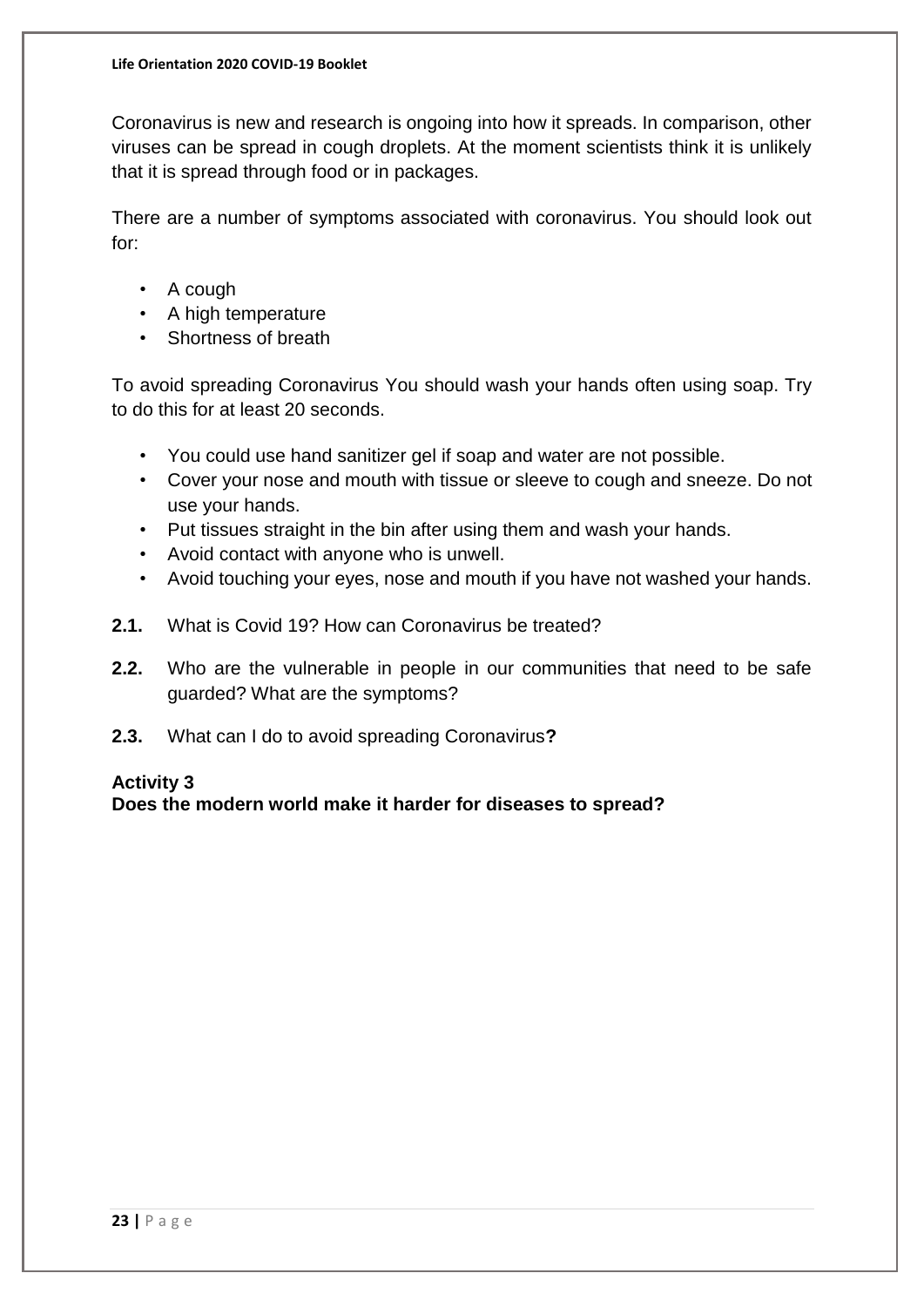#### **Life Orientation 2020 COVID-19 Booklet**



3.1. Does the modern world make it harder for diseases to spread? Effectively discuss your views in a well-constructed paragraph

## ACTIVITY 4

Complete the table, suggesting the advantages and disadvantage of each solution.

|      | Solution                  | Advantages | <b>Disadvantages</b> |
|------|---------------------------|------------|----------------------|
| 4.1. | lock down                 |            |                      |
| 4.2. | transport<br>restrictions |            |                      |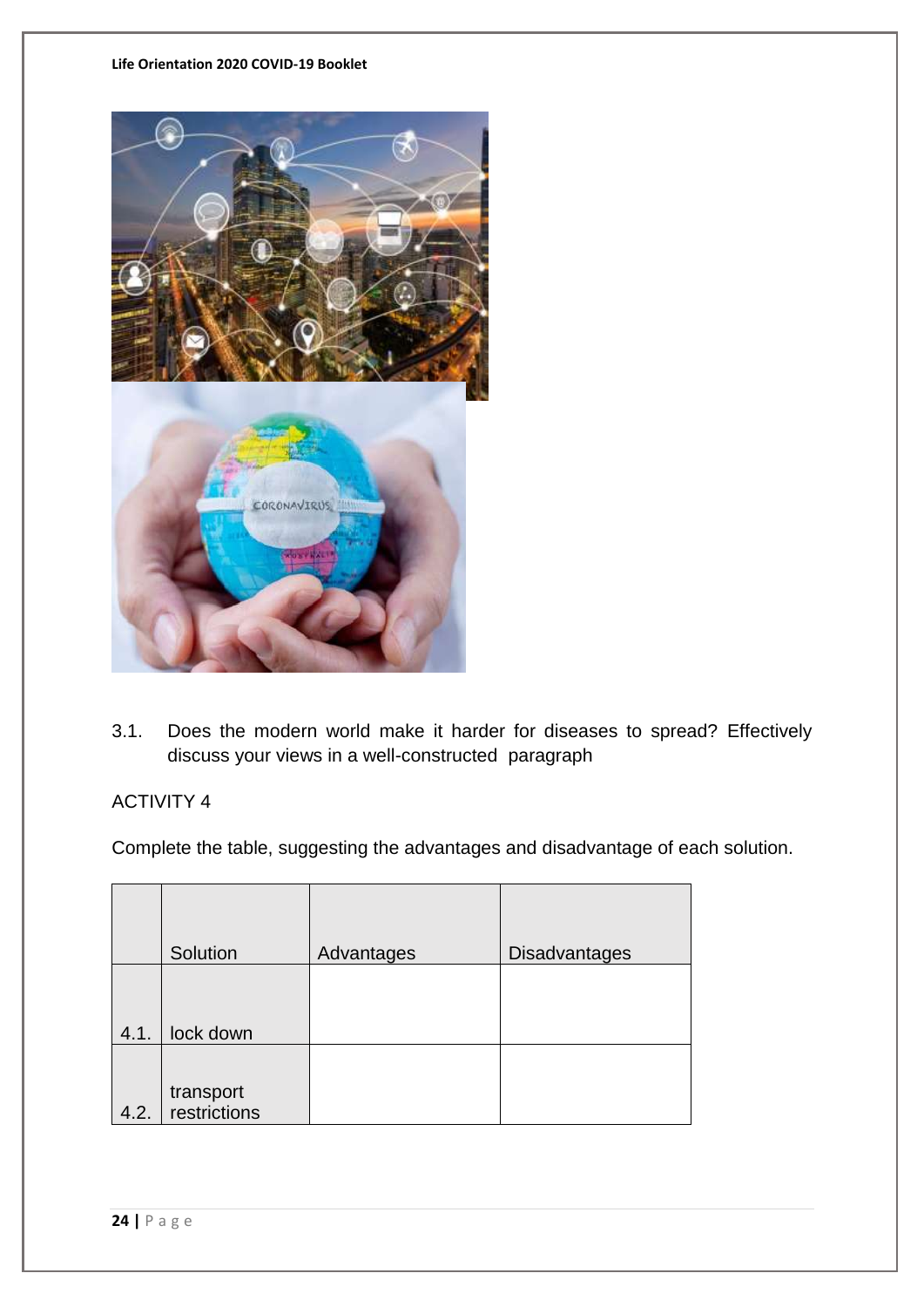#### **Life Orientation 2020 COVID-19 Booklet**

| 4.3. | work<br>from<br>home |  |
|------|----------------------|--|
|      | 4.4.   no air travel |  |
|      | 4.5. Quarantine      |  |
|      |                      |  |

## **Activity 5**.

Look at the following messages and identify News from Fake News and explain your choice for each.

|     | user name<br>Til min.                                                                                                                                       |    |
|-----|-------------------------------------------------------------------------------------------------------------------------------------------------------------|----|
|     | GUYS you can defeat coronavirus<br>just by drinking water - your<br>stomach acid will kill the virus!<br>Scientists in Japan say this method<br>100% works! |    |
| 5.1 |                                                                                                                                                             | 52 |

**HOW CAN SOMETHING SO TINY BRING THE WORLD TO A STANDSTILL? MEMO**

#### **ACTIVITY 1**

1.1. The idea of flattening the curve is to stagger the number of new cases over a longer period,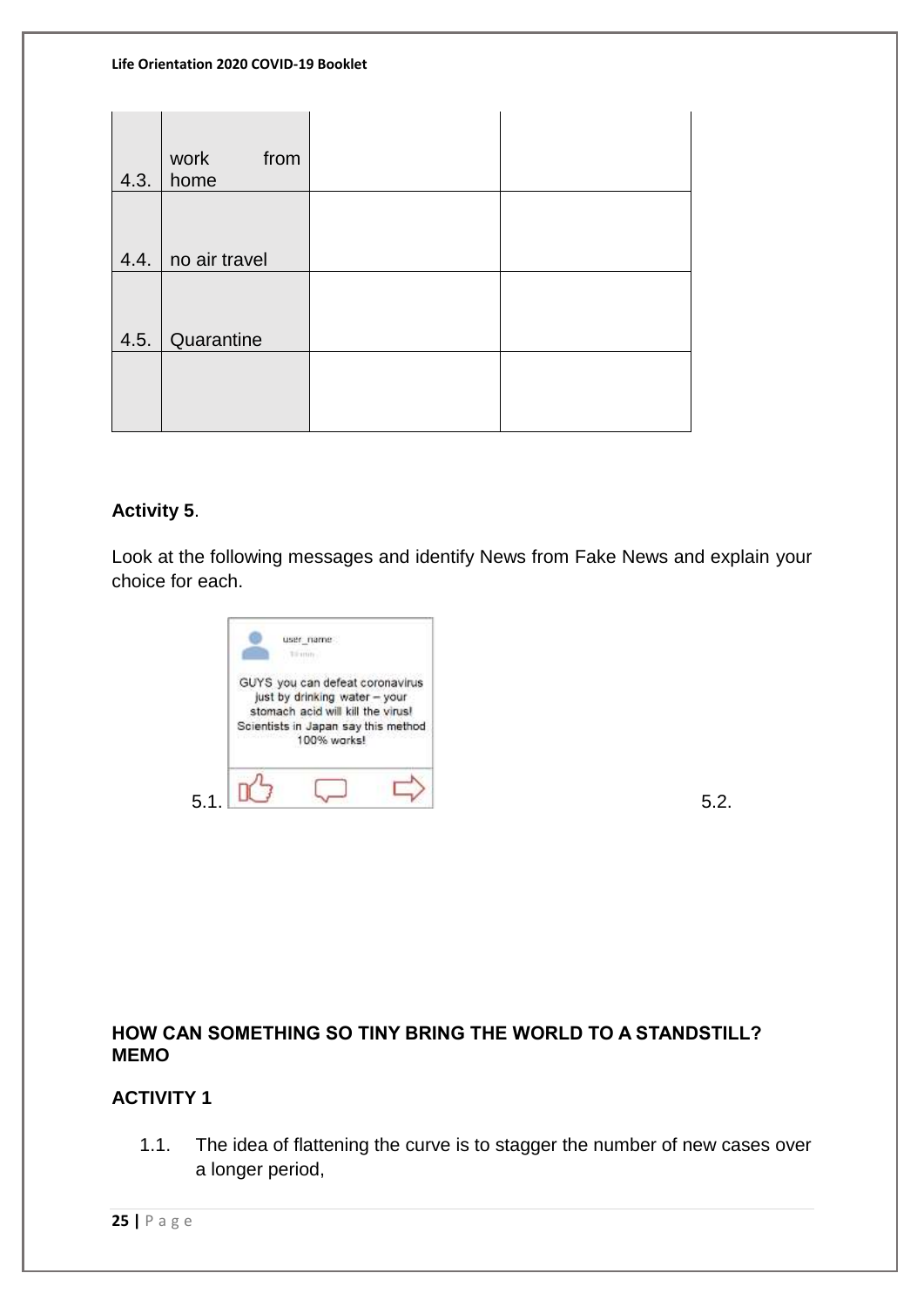- 1.2. So that people have better access to care, a more gradual uptick of cases will see the same number of people get infected, but without overburdening the health-care system at any one time.
- 1.3. The president:
	- declared a national state of emergency
	- banned visitors from high-risk countries,
	- stopping large gatherings,
	- closing of its land borders
	- Shutting schools.
	- a 21-day lockdown,
- 1.4. During lock down citizens are confined to their homes except those performing essential services. They are only allowed to buy groceries and medicine or to collect welfare payments.
- 1.5. Lockdown has been positive overall with South Africa's measures to reduce peak caseload (flatten the curve), successfully curbing the spread of the virus.

2.

- 2.1. COVID-19 is a new illness that can attack your lungs and airways. The virus is called coronavirus. The virus has now been confirmed as pandemic and so it is important to be aware of what it is, how to prevent is spreading and what to do if you think you have it.
- 2.2. Although research is ongoing into finding a vaccine, there is currently no treatment for Coronavirus. If you have the virus, your body will need to fight it and during this time any treatment should relieve the symptoms. Finally, you must stay in isolation away from other people until you are fully recovered.
- 2.3. It is true the people with pre-existing medical conditions such as asthma, diabetes and heart disease may be more vulnerable to becoming severely ill with the virus and the old age.
- 2.4. Coronavirus is new and research is ongoing into how it spreads. In comparison, other viruses can be spread in cough droplets.
- 2.5. There are a number of symptoms associated with coronavirus. You should look out for
	- A cough
	- A high temperature
	- Shortness of breath